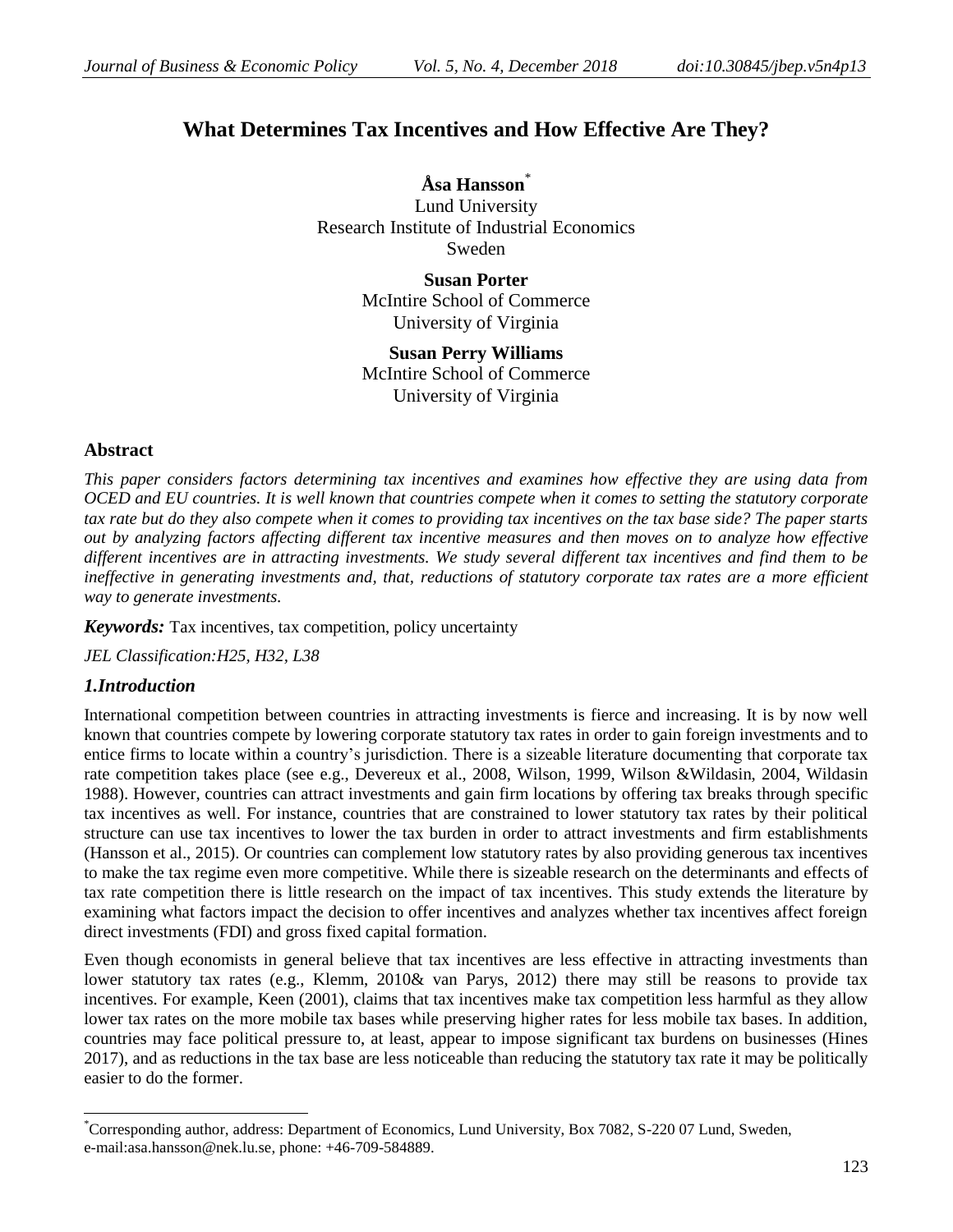Common tax incentives provided within OECD countries include incentives to stimulate R&D (e.g., patent boxes and R&D credits), activities in certain economic zones in order to boost employment and investments, incentives for investment in firm start-ups and small businesses, and accelerated depreciation. The EU Code of Conduct and strict regulations concerning State Aid make it difficult to engage in tax competition and limit tax credits to certain sectors. Despite this constraint, many EU countries provide tax incentives in order to compete. As it becomes increasingly difficult to lower tax rates it is likely that other means will appear – even though these may be a less efficient means to gain investments. Lately, patent boxes (a specific tax incentive for intellectual property) have been implemented in several countries, but are by many seen as an aggressive form of tax competition.

The purpose of this study is twofold. First, to explore what factors determine tax incentives in OECD countries and whether countries with high statutory tax rates compensate by offering more generous incentives,or whether attractive rates go hand in hand with offering generous tax incentives. In addition, we ask whether countries take tax incentives offered in other countries into account when setting their own, that is, whether there are interdependency in determining tax incentives as well as statutory tax rates. Our second purpose isto analyze what impact aggregate as well as specific tax incentives have on FDI inflows and gross fixed capital formation.

The knowledge of factors determining tax incentives and whether countries also act strategically when it comes to providing tax incentives is scarce. While there is a large empirical literature on tax rate determinants there is very little empirical research on factors determining tax incentives. This is not surprising given that it is hard to measure tax incentives. The current study tries to fill this void by using three different measures of tax incentives in order to get a comprehensive understanding of factors determining tax incentives within OECD countries. First, we construct an inclusive measure of tax incentives measuring the deviation between the revenues due if the entire tax base was taxed at statutory tax rates and the average actual tax payments (based on tax revenues received). This measure includes all deviations from the statutory rate including interest deductions, depreciations, allowances, credits, along with targeted incentives such as industry specific incentives and enterprise zones. This is also our preferred measure of tax incentives. Second, we follow Klemm (2010) and measure tax incentives as the difference between the statutory tax rate and the effective marginal tax rate (as calculated by Devereux et al., 2002). This measure is based on the tax costs of capital on a hypothetical marginal investment project and rests on a number of assumption about capital structure and type of investment. This measure captures some, but not all, of the incentives offered throughout the business community for each country and is, hence, more narrow than our preferred measure. Third, we construct a discrete measure counting the actual tax incentives provided by a country based on that country's tax law including tax accounting choices, investment incentives, financing costs and miscellaneous business taxes.

To further explore the impact of incentives, we move on to analyze how these aggregate as well as specific tax incentives affect inflows of FDI and gross fixed capital formation. Specifically, we look at some commonly provided specific tax incentives such as incentives for R&D, small firm creation, and enterprise zones, as well as depreciation and loss offset rules, and how these affect FDI inflows and gross fixed capital formation, respectively.

We find some interesting results. For instance, we find that countries that have higher statutory tax rates tend to offer more incentives. Hence, we find that tax incentives seem to be used to compensate for high statutory rates rather than complementing and providing a more attractive tax regime. We do not find any support indicating that incentives are interdependent between jurisdictions. However, we do find that the level of institutional constraints put on the legislative power is positively correlated with level of incentives, which suggests that incentives may be offered in lieu of lowering statutory rates in jurisdictions with a high level of institutional constraints. Offering tax incentives is not an effective method for attracting investments; tax incentives do not appear to affect either inflows of FDI or gross fixed capital formation significantly. Policy and tax uncertainty, on the other hand, seems to impact investments negatively.

The paper is organized as follow. The next section gives a short overview of the empirical literature on tax incentives and factors determining them. Section three describes and discusses our measures of tax incentives and how they have developed over time. In section four we estimate factors influencing tax incentives and section five discusses the results. In section six we study the impact tax incentives have on investments and finally, section seven concludes the paper.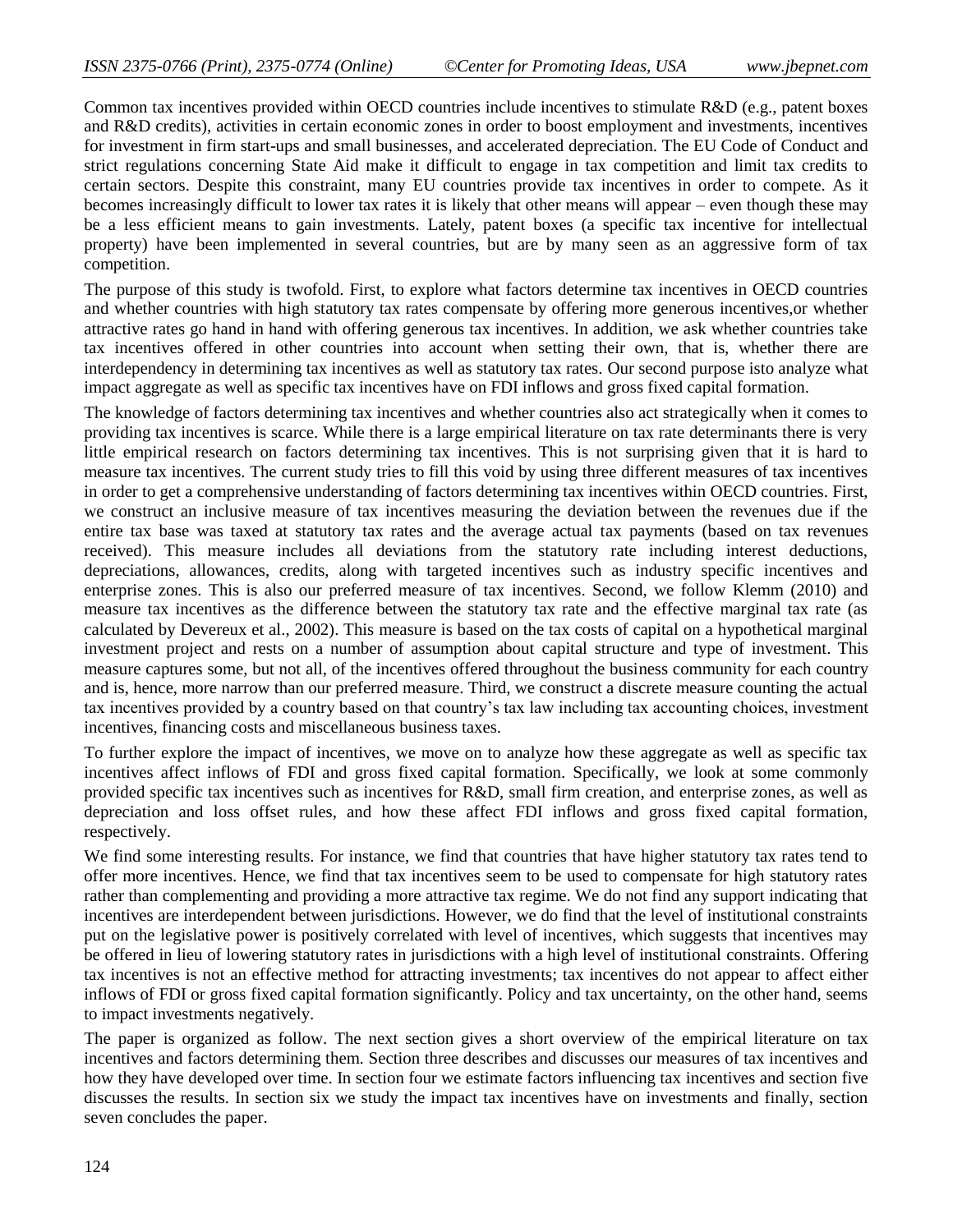# *2.Previous literature*

Compared to the literature on determinants of corporate tax rates and the competition that arises across countries when setting tax rates, the literature on tax incentives is scarce. However, there are several studies that look at the effectiveness of specific tax incentives, for instance R&D tax credits (Bloom et al., 2002, Brokelind & Hansson, 2014), patent boxes (Alstadsaeter et al., 2018) or enterprise zones (Bondonio & Greenbaum, 2007 and OECD, 2001) and their effect on R&D spending and economic activity, respectively. While Hansson & Brokelind (2014) find little support for a positive effect of R&D incentives on investment and economic performance, Bloom et al. (2002) find evidence that tax incentives are effective in increasing R&D intensity in a sample of nine OECD countries. It is not clear, however, whether the increased R&D intensity has a positive effect on the economy as a whole. Results suggest that reclassification of expenditures towards R&D may occur when R&D incentives are granted. Alstadsaeter et al. (2018) find that patent boxes have a significant effect on attracting patents, mostly due to their favorable tax treatment effect. They also find that patents with high earnings potential are particular sensitive to patent taxation, and that patent boxes with a large coverage tend to have stronger effects on the location of patents. Positive effects of enterprise zones seem to be limited. Studies comparing economic zones with neighboring regions without incentives find very small benefits on employment and investments, mainly because the incentives distort competition between new and old businesses.

An important consideration is, hence, whether these incentives result in benefits that outweigh the costs in a general equilibrium setting. To answer that question is difficult. In general, the literature is skeptical about the effectiveness of tax incentives. For example, Janeba& Peters (1999) show that a total ban on tax policies that differentiate between two tax bases raises the equilibrium level of tax revenues in all countries. Van Parys (2012) find that corporate tax incentives in developing countries are successful in attracting more incentives but fail to be beneficial overall (Brys et al., 2016). However, Keen (2001) argues and illustrates that targeted reduced tax rates for the most mobile activities may be a rational response to tax competition. If not all capital is equally mobile, targeted reductions may reduce the negative effects of tax competition and increase tax revenues. Janeba & Smart (2003) show that in a general model of tax competition over mobile tax bases limited tax incentives are harmful when the global capital stock is fixed, but may be beneficial if the total capital stock increases with lower tax rates and tax incentives. Moreover, Gugl & Zodrow (2006) consider the welfare effects of granting tax incentives on more mobile capital, and using simulations under reasonable assumptions find that providing incentives to mobile capital can be beneficial.

More generally, the question concerns whether to follow the principal of optimal taxation, where each tax base is taxed according to its elasticity, or the principal of uniform taxation, where different tax bases are taxed uniformly to avoid distortions. In general, the principal of uniformity is proposed and favored but tax competition and globalization may shift in favor of the principal of optimality. If statutory tax rates are harder to adjust, tax base incentives can be granted as an alternative in order to provide lower effective taxation on the more mobile tax bases. However, a concern offering tax incentives is that it may open up for specia l interest groups to lobby for tax incentives, increasing the incentives offered and leading to overall inefficiencies.

We find little research on the effectiveness of tax incentives, and even less on factors determining tax incentives in developed countries. Klemm & Van Parys (2012) analyze factors influencing tax incentives and whether tax incentives are used as tools of tax competition in less-developed countries (LDCs). More specifically, they look at whether there is strategic interaction in corporate tax rates and such incentives as tax holidays and investment tax credits that are commonly provided in LDCs. They find evidence for strategic interaction when it comes to corporate tax rates and tax holidays but not for investment credits. The also find that lower corporate tax rates and longer tax holidays attract FDI in Latin America and the Caribbean. Moreover, James (2009) analyzes how investment incentives affect private investment, for developing countries, and finds that the investment climate is an important factor in attracting investment. There may be reasons to suspect that the effects may differ in more develop countries. Jensen (2013), for example, finds that the level of taxation and amount of incentives offered depend on the level of democracy in a country. By using firm-level data to determine difference in taxes paid in democratic versus authoritarian regimes he finds that democratic regimes limit their offering of incentives and more effectively police tax avoidance, and as a result raise 26 percent more tax revenue than in authoritarian regimes.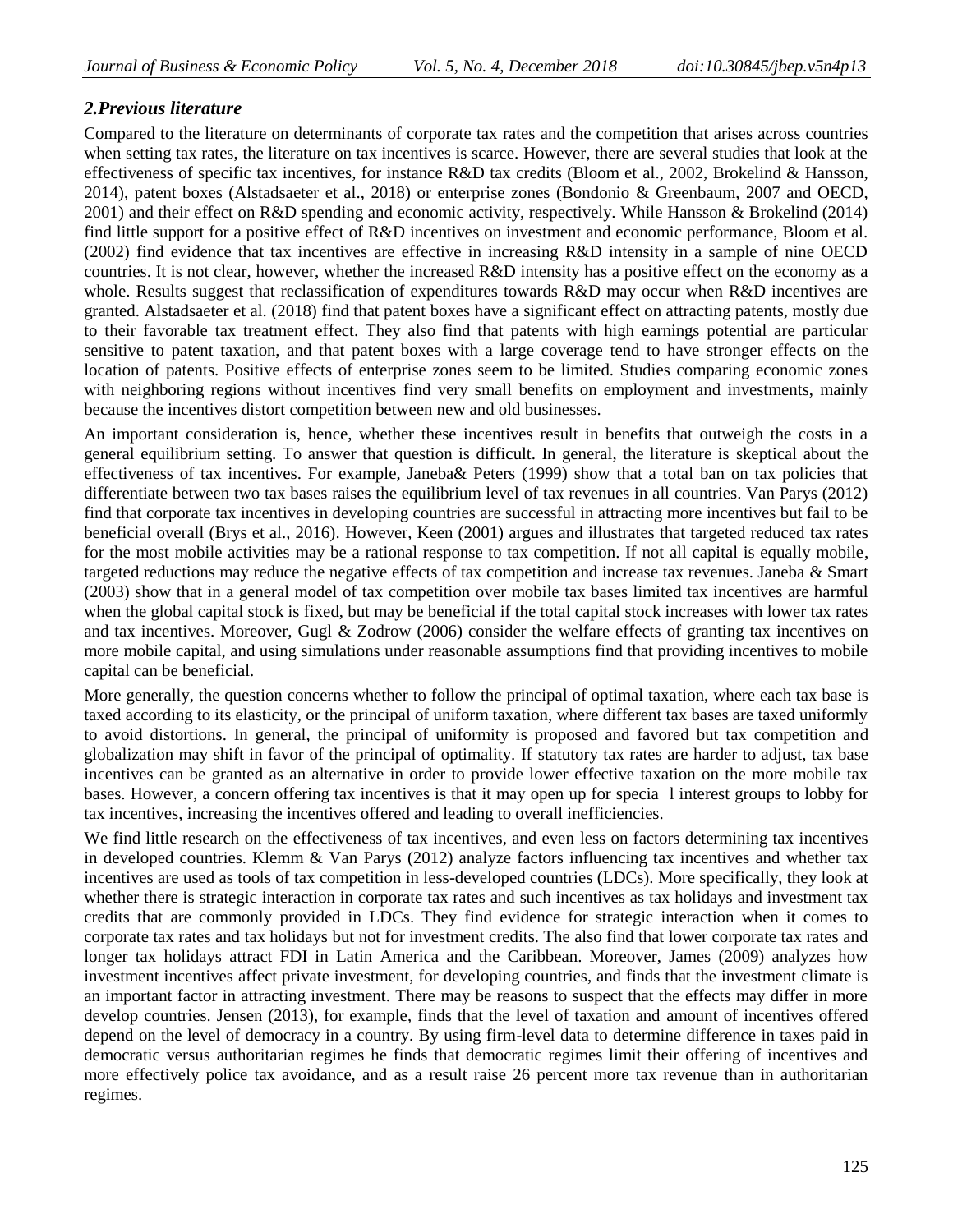To summarize, there are no overwhelmingly strong results pointing to tax incentives being effective in generating overall positive effects. Instead, the literature is far from conclusive and motivates further investigation. Our study differs from prior research in several important ways. First, we look at broader measures of tax incentives that provide for a more aggregate analysis. Second, we study the determinants for a number of rich EU/OECDcountries where tax rates and tax competition is a greater strategic decision. Third, we include not only economic variables but also a wide set of political variables that are likely to influence tax rate and tax incentives offered. Forth, we also study how effective tax incentives are in attracting and generating investments.

# *3. Measuring Tax Incentives*

 $\overline{a}$ 

As already mentioned, statutory tax rates give a poor measure of effective tax burden as tax base rules are neglected. The effective tax burden can be lowered by offering generous tax base deductions and tax credits. There is a sizable literature showing that tax base rules, such as depreciation rules, tax credits, and incentives, are as important determinants for effective tax rates as are statutory tax rates (see e.g., Lee & Swenson, 2012). There also seems to be a sizable variation in the gap between statutory and effective rates across EU countries, and these differences in tax base rules can act as means to attract investments (Lee & Swenson, 2012).

It is not straightforward how to define and measure these tax reliefs or tax incentives provided by the tax code. To combat this problem we use three different measures of tax incentives. One based on differences in revenues that would have been collected had all profits faced the statutory rate and actual revenues collected (REVINCENT). A second based on differences in statutory and effective marginal tax rates (ETRINCENT). A third based on hand collected incentives offered (HANDINCENT).The firstand preferred measure, REVINCENT, we derive constitutes a broad measure that captures the deviations between a firm's corporate taxes based on the statutory rate on all corporate profits (regardless of capital structure) and taxes actually paid. That is, the tax relief, *TR*, and the corresponding tax incentive, *TI*, given equal

| $TR_{it} = STR_{it}\pi_{it} - taxrev_{it}$ , and               |  |     |
|----------------------------------------------------------------|--|-----|
| $TI_{it} = TR_{it}/\pi_{it} = STR_{it} - taxrev_{it}/\pi_{it}$ |  | (2) |

where,  $TI_{ii}$  is tax incentive given in *countryi* at time *t* as a share of profit;  $STR_{ii}$  is the statutory tax rate in country *i* attime *t*;  $\pi_{it}$  is corporate profit (measured as operating surplus); and  $tarrev_{it}$  is the actual tax revenues paid on corporate profits. To calculate aggregate tax incentives across OECD countries according to this measure we use gross operating surplus data from National Income Account data as a proxy for corporate profits and tax revenue data from National Income Account Data for the measure of actual tax revenue on corporate profits. Figure 1 illustrates the development of this measure from 1979 to 2010 for an OECD- and EU-sample, respectively. The trend is declining. This could possibly be explained by the tax-base broadening tax-rate cutting reforms that took place during the period. As this measure is inclusive, it is quite large in magnitude, but is on a downward trend (on average a cut by 50 percent). It is interesting to note that while the value of the tax relief on the base side has declined, countries continue to offer and consider new base-reduction reforms to motivate desired economic behavior.



**Figure 1. The development of tax incentives measured as REAVINCENT, 1979-2010**

<sup>126</sup> <sup>1</sup> This measure is similar to average effective tax rates calculated by Mendoza et al. (1994). Their measure of capital taxation measures the tax burden on the individual level, while our measures the average tax burden in the corporate sector.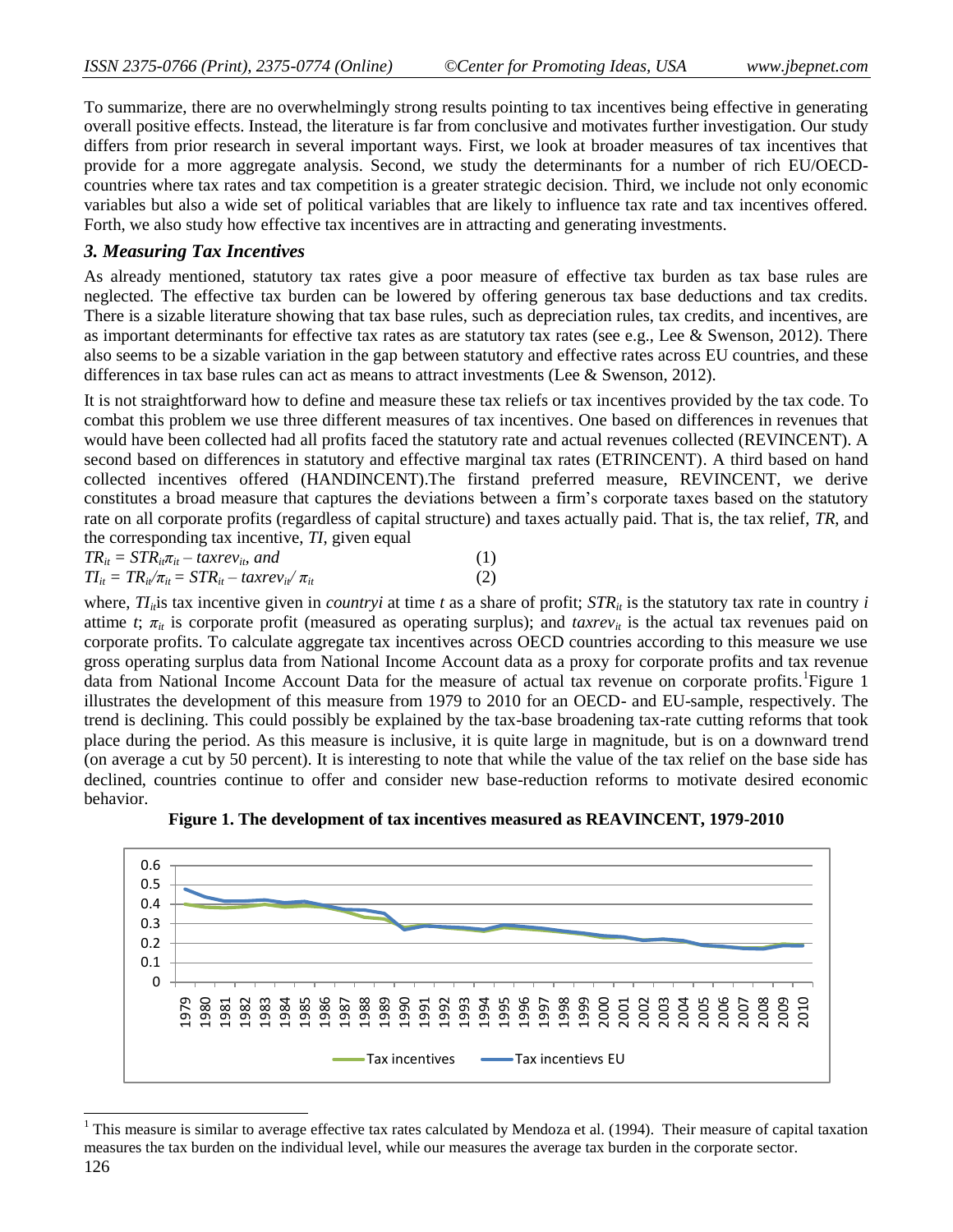$\overline{a}$ 

The second measure, ETRINCENT, estimates incentives as the difference between the statutory tax rate and the marginal effective tax rates calculated based on a hypothetical investment project.<sup>2</sup>This measure is less inclusive and depends on a number of assumptions about capital structure and nature of investment. This method has been used by Klemm (2010), where he defines tax incentives as " ... all measures that provide explicitly for a more favorable tax treatment of certain activities or sectors compared to what is granted to general industry" (Klemm, 2010, p. 315).





Figure 2 shows the development of this tax incentive measure from 1979 to 2010 for an OECD- and EU-sample, respectively. The development of this measure also shows a declining trend for both sets of country groups, also possibly due to the tax-base broadening tax-rate-cut reforms undertaken in many countries during this time period. On average, this incentive has declined from 22 percent in the early 1980s to 11 percent in 2005. Interestingly, since the late 1980s tax incentives offered in the EU are slightly more generous than in the OECDsample.

Our third measure of tax incentives, HANDINCENT, is based on enacted tax laws that are collected using handcollected tax law data from 1990 to 2010 for 18 European countries. Information used is provided by International Bureau of Fiscal Documentation (IBFD). This measure includes a wide range of tax incentives based on tax base inclusions. Specifically, included are depreciation rules, valuation of inventories, loss-offsetting rules, accounting for contingencies, like-kind exchanges, incentives provided for R&D, small firm creation, enterprise, transfer pricing, and the number of tax treaties. Based on these rules we have constructed an index that ranges, across the EU countries, from 2-19, where a larger number indicates more generous total tax incentives. This index measures the number of incentives and also to some extent the value of them as a larger number is given for incentives that are more generous in amount such as investment and R&D tax credits. For instance, loss carry forward is taking on a value of 0, 1, and 2 with two representing the most generous rules allowing the use of losses. The intent of this measure is not to determine the governmental expenditures on incentives, rather it is measuring the number of incentives that are being offered by EU countries to determine how frequently they are being used in tax policy. The development of this index is shown in figure 3.

<sup>&</sup>lt;sup>2</sup>The marginal effective tax rate is determined by the cost of capital and depends on a number of assumptions, e.g., depreciation rules and whether the investment is financed by equity or debt.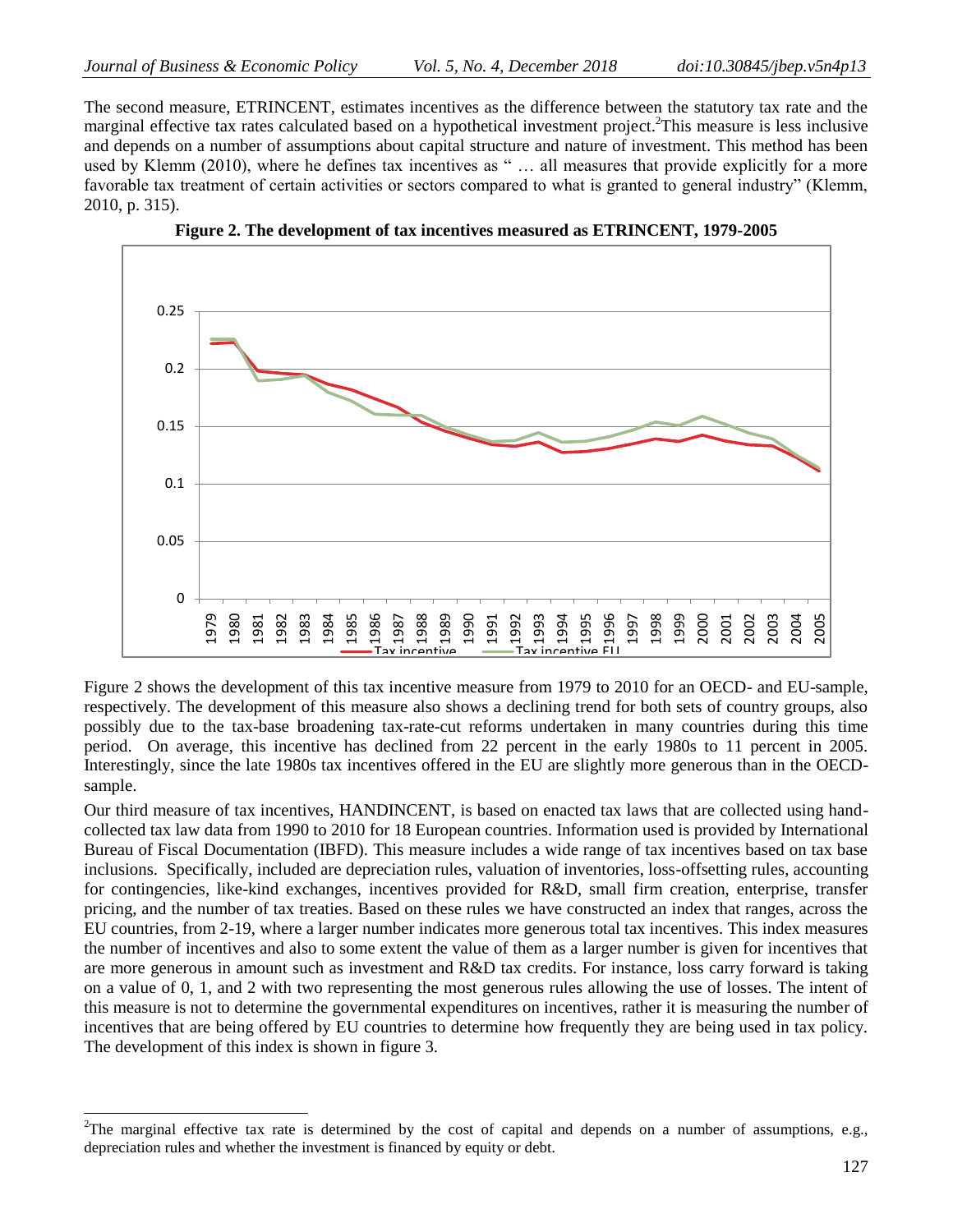



Tax incentives based on this approach show a somewhat different pattern. The number of incentives available in European countries has increased slowly; with the number of incentives offered reaching its peak in 2003. Again, this measure is slightly higher in the EU-sample than the OECD-sample for the whole time period. The different patterns for the three measures suggests that the number of incentives offered may have increased and that they are more targeted, but that the width and magnitude of them have declined.

One hypothesis is that countries facing high statutory tax rates compensate for this by offering more and/or more generous incentives. Another hypothesis is that countries with attractive statutory corporate tax rates complement this with generous tax incentives in order to provide an overall attractive tax regime. There is a strong positive correlation between the statutory corporate tax rate and two of our tax incentive measures; REVINCENT (0.89) and ETRINCENT (0.59). The correlations between the statutory tax rate and HANDINCENT and between HANDINCENT and ETRINCENT and REAVINCENT, respectively, are negative, however.



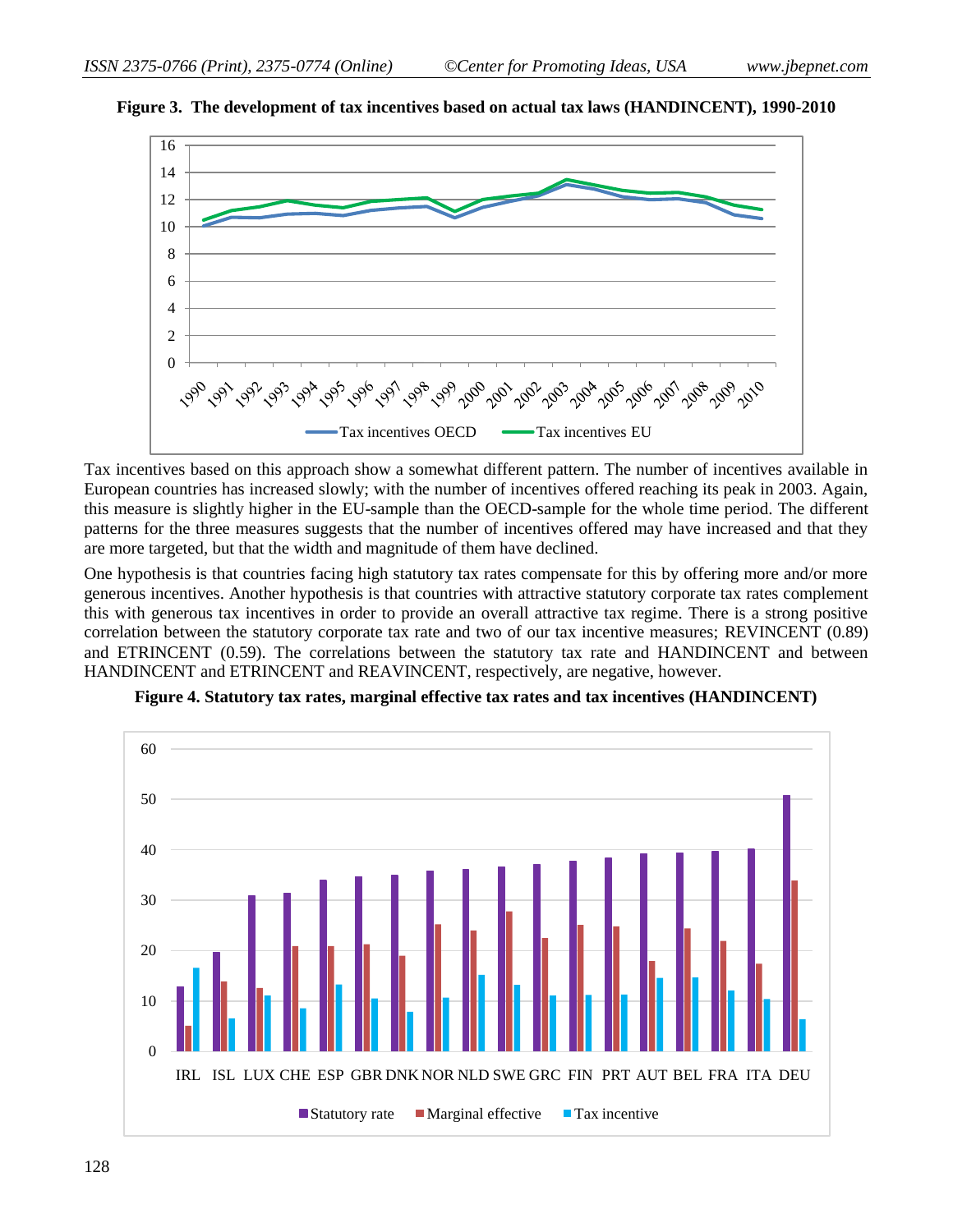To further illustrate this we group, by country, in figure 4the statutory and marginal effective tax rates and the hand-collected tax incentives. This shows that Ireland, with the lowest statutory and marginal effective tax rates also offers the most incentives, while Italy facing among the highest statutory tax rates offers among the least generous incentives, suggesting that tax incentives are complement to attractive tax rates, making the tax regime even more attractive, rather than a substitute for high tax rates.



**Figure 5. Statutory tax rates and tax incentives (ERTINCENT and REAVINCENT)**

The picture in figure 5, illustrating the statutory tax rate and the other two tax incentives, is somewhat different, however. Here there seems to be a positive correlation between the statutory tax rate and the incentives offered suggesting that tax incentives are offered to compensate for high statutory tax rates. To determine whether tax incentives work as complements or substitutes a more rigorous analysisis needed.

#### *4. Estimation approach*

We now turn to the estimation of tax incentives in order to investigate what explains tax incentives and to test whether countries act strategically when deciding upon tax incentives. More specifically, we model tax incentives as:

$$
TI_{it} = \beta X_{it-1} + \gamma Y_{it-1} + \delta \overline{T}_{it} + \mu_i + \varepsilon_{it}
$$
 (3)

 $T_l$ <sup>*it*</sup>is our tax incentive measure and is one of our three measures of tax incentives discussed previously.  $X_{i_l}$ captures economic factors including the statutory corporate tax rate, size (measured as Gross Domestic Product, GDP, in US dollar), openness, government size, relative real world growth rate (measured as the countries' economic growth rate relative to the average growth rate in OECD countries), national debt, the interest rate, the deficit and the index of economic freedom, all lagged one period.

Statutory tax ratesare predicted to be positively correlated with the level of incentives if tax incentives are used as substitutes. Hansson et al. (2015) found that countries with political structures limiting their ability to compete in the race to the bottom regarding statutory tax rates had higher levels of tax incentives. Tax incentives can, hence, compensate for high corporate tax rates. On the other hand, if generous tax incentives are offered to complement low statutory tax rates we expect a negative correlation between statutory tax rates and tax incentives. GDP in current purchasing power (in billions of US dollars) is our size measure and is expected to be negatively correlated with tax incentives.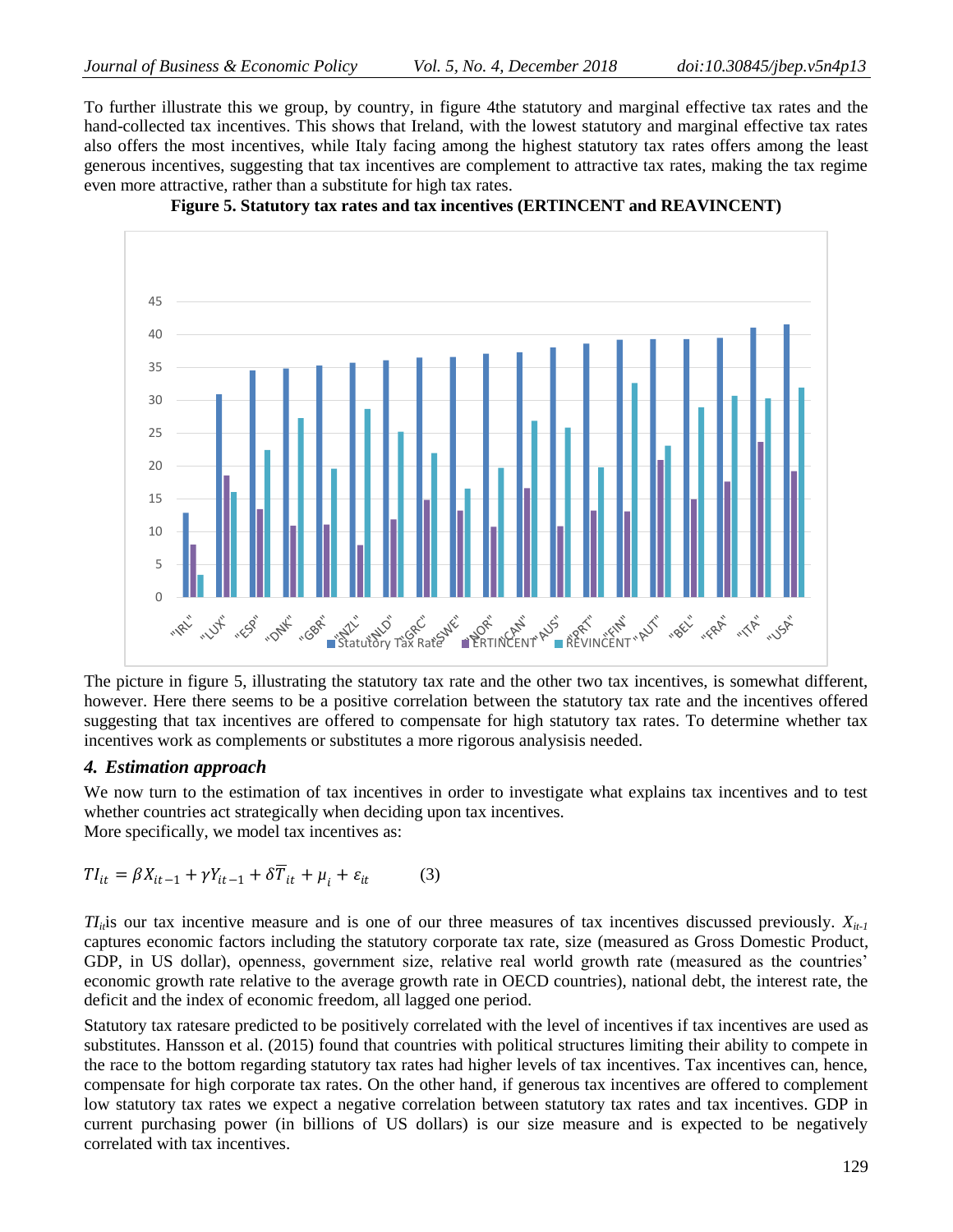This relation is consistent with both the traditional tax competition literature and New Economic Geography literature as larger countries tend to enjoy agglomeration economies to a larger degree than small countries, and can hence allow themselves to be less competitive when it comes to tax climate. Openness is total trade as a fraction of GDP and is predicted to positively correlate with tax incentives. However, this relationship could be the opposite if trade leads to agglomeration effects and the ability to tax the resulting extra rent. Government size is total government expenditures as a fraction of GDP and measures the degree of public consumption. Prior research has shown the corporate tax burden to be higher in countries with larger governments as the government needs additional revenues to fund infrastructure (Ghinamo et al., 2007; Slemrod, 2004; and Heinemann et al., 2010). Historically, as the corporate tax rate decreased over time, the tax base increased. As a result, we expect a positive correlation between the level of incentives and government size.

We also include the long-term interest rate on government bonds as an indicator of the business cycle climate. We predict a positive correlation between the level of incentives and interest rates suggesting that a weak business climate increases the need for tax incentives to stimulate the economy. Relative real world growth (measured as the countries' economic growth relative to the growth in OECD countries) measures how the country is growing relative to the remaining countries in the OECD. We predict that the prior year level of relative real world growth will be positively correlated with the level of incentives if countries try to maintain their level of growth. The level of national debt divided by GDP is included to measure the long-term economic condition of the country and is expected to be positively correlated with the level of incentives as we predict countries will use tax incentives to stimulate the economy. The level of the deficit is included as a short term measure of the countries' economy. Countries may increase incentives to stimulate the economy in the short term resulting in a positive correlation, conversely, they may decrease incentives to decrease the deficit. The Economic Freedom of the World Index is a composite index that considers the size of government, legal system and property rights, sound money, freedom to trade internationally and regulation. This composite index proxies for the business environment, including such factors as corruption, infrastructure and trade practices. James (2009) found that investment climate is an important factor explaining the effectiveness of tax incentives. As the Economic Freedom Index proxies for investment climate, we expect a negative correlation if countries with a friendly business climate need fewer incentives to encourage business growth. However, if incentives become more effective in a business friendly environment we would expect a positive correlation. In addition and consistent with prior research, we include political variables, represented in the vector  $Y_{it-1}$ , all lagged one year. Included in the political vector are measures of government party and political transaction costs. The government party variable measures whether the sitting government is left, center, or right wing. It ranks from one to five, where one reflects having a right-wing government and five a left-wing party. The higher the value the more left-wing the government is. We expect more left-wing oriented governments to have fewer incentives, though the relationship could be the opposite if left-wing parties are concerned that lower levels of incentives lower investments and cause unemployment. Our political transaction cost measures include legislative fractionalization, institutional constraint, and political structure.

Legislative fractionalization of the party system is an index measured according to a method developed by Rae  $(1968)$ .<sup>3</sup> The higher the value the more fractionalized the legislative power. We expect this variable to have a negative impact on incentives as more fractionalized governments possess less power to implement tax reforms (see e.g., Ashworth &Heyndels, 2001, 2002).

Institutional constraint is an additive index that measures the institutional constraints put on the government (compiled by Schmidt, 1996). It ranks from 0 to 5 where a value of 0 indicates a large maneuvering room for the central government and the higher values indicate the most constrained central government. These composite variable proxies for the constitutional and rule of law restrictions put on legislators which are components of political transaction costs. As a result, a negative correlation is predicted between institutional constraints and incentives. Conversely, Hansson et al. (2015) found that countries that were politically constrained to reduce high tax rates were more likely to offer incentives if they had a high level of institutional constraints.

 $\overline{a}$ 

<sup>&</sup>lt;sup>3</sup>Specifically, legislative fractionalization, rea\_leg, is measured as  $r$   $a \ne l$   $e \ne g1 - \sum_{i=1}^{m} s_i^2$ , where  $s_i$  is share of seats for party *i* and *m* is the number of parties. Hence, if only one party has legislat  $\int r \ a \ e l \ e \ \mathfrak{B} \{1 - \sum_{i=1}^s s_i^2 \},$  where  $s_i$  is shart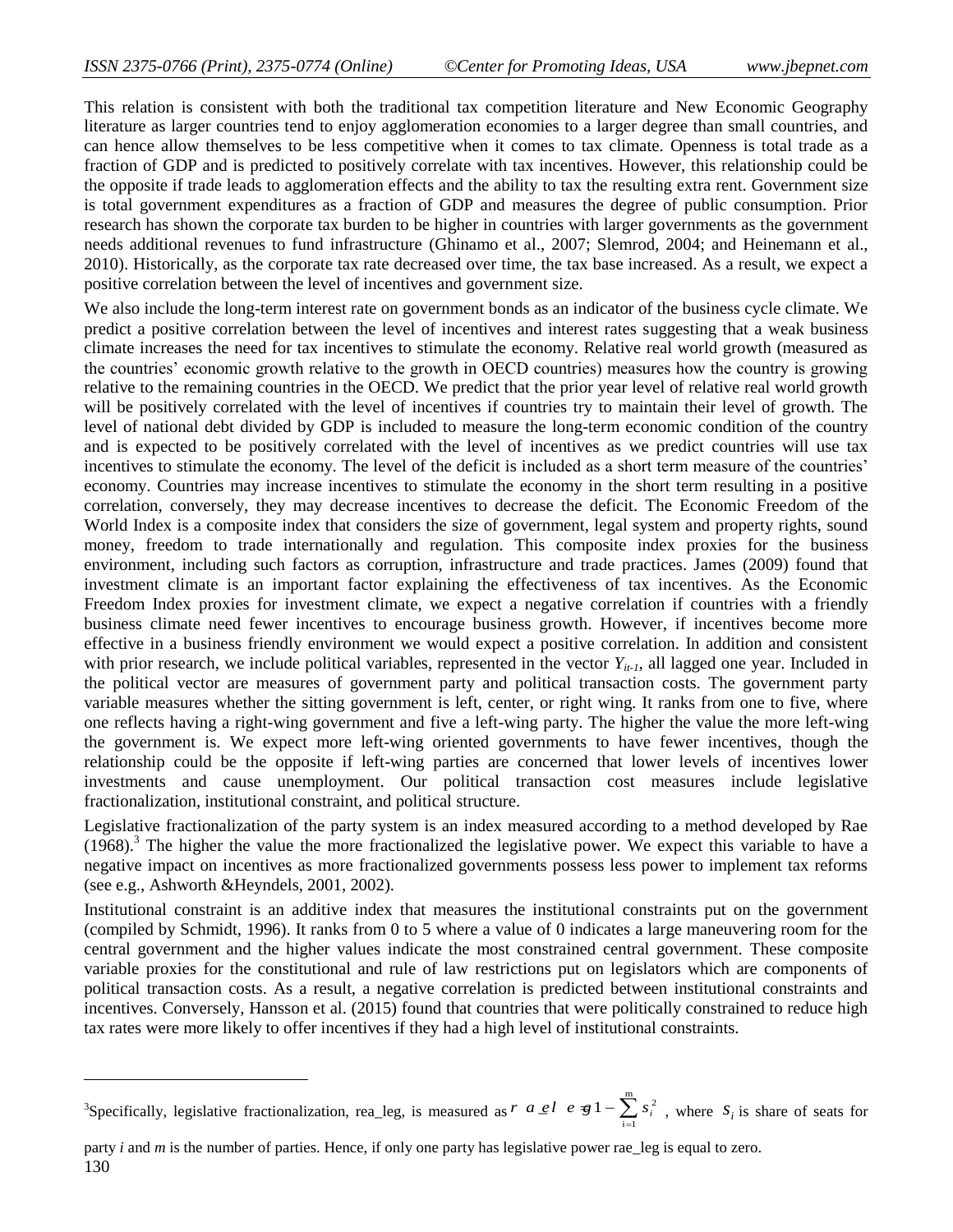They argue that the incentives were easier to pass through the institutional constraints than a change in statutory tax rates. Hence, we would expect a positive correlation between incentives and institutional constraints.

The third political transaction cost, structure, reflects the constitutional structure of the country and comprises a number of different components including federalism and bicameralism and whether the government is presidential or parliamentary. The components consider how many voices are considered when laws are changed. For example, a bicameral legislature generally requires a concurrent majority to pass legislation measures. This composite variable proxies for separation of powers, federalism and legislative supremacy components of political transaction costs. We also expect this variable to have a positive coefficient. The second last term before the error term in equation (3) represents the strategic interaction. This captures how other countries' tax incentives impact the home country's tax incentives. Ideally, we would like to include a separate variable for each country's tax incentive but this leads to an over-parameterization problem (LeSage& Pace, 2009). Instead, we use a spatial lag model that uses a weighted average of the tax incentives of countries with a strategic dependence. This approach has been used previously in many studies including Devereux et al. (2006, 2008) and Brueckner (2003). By construction,  $\bar{T}_{jt}$  is the weighted average of strategic interaction multiplied by the respective tax incentive in the foreign countries, respectively. We thus have:

$$
\bar{T}_{jt} = \sum_{j \neq i} w_{ij} T_{jt} \text{ and } \sum_{j \neq i} w_{ij} = 1 \tag{4}
$$

where $w_{ij}$  are weights and  $T_{it}$  is the tax incentive in country *j* at time *t*. The spatial weights are inversely related to the geographical distance and population between country*i* and *j*. The logic is that a generous tax incentive in a geographically close country exercises a larger impact on country *i*'s tax incentive than a generous tax incentive in a geographically remote country. We thus predict a positive coefficient on the tax incentive strategic interaction term. Population provides a measure of the interaction of distance and influence. Specifically, the weights are calculated as follows:

$$
w_{ij} = \frac{\frac{\ln\left(pop_j\right)}{d_{ij}^2}}{\sum_{j\neq i} \frac{\ln\left(pop_j\right)}{d_{ij}^2}}
$$
\n
$$
\tag{5}
$$

where*d* is the geographical distance between capitals for each pair of countries and *pop* is the total population. Distance is squared to emphasize the geographical distance for equal size populations. Because of strategic interaction, the tax incentives are jointly determined in the different jurisdictions. The tax incentives on the right hand side of the equation are endogenous and correlated with the error term. Hence, ordinary least squares estimations of the parameters are inconsistent. We deal with this issue in two ways. First, we use a spatial lag model where the weighted composite tax incentive variable on the right hand side uses a lagged tax incentives (LeSage& Pace, 2009). Second, we use an instrument variables (IV) approach. Under this approach we regress *wT* on *X* and *Y* and use the fitted values as instruments for *wT*.Finally, we include country specific factors to account for confounding factors, and the error term.

#### *5. What determines tax incentives?*

Table 1 reports results of economic and political determinants of tax incentives, using the three different tax incentives measures (REVINCENT, ETRINCENT, and HANDINCENT). For REVINCENT and ETRINCENT the specifications using FE and IV with year dummies are presented, respectively. As HANDINCENT is an index ranging from two to 19, where two corresponds to few tax incentives and 19 to more and more generous tax incentives, we employ ordered probit and logit models. The first column for HANDINCENT report the results from the probitestimation with year effects, and the last column reports the results from the corresponding log it estimation.

The results vary across the different incentives. Starting with the tax rates, the statutory corporate tax rates, are positively and significantly correlated with REVINCENT and ETRINCENT, suggesting that countries with higher statutory tax rates offset this by offering tax incentives in order to reduce the effective tax rate. That is tax incentives work as substitutes to high statutory tax rates. Interestingly, the statutory corporate tax rates are negatively correlated with the hand-collected incentives. The difference in the results may be attributed to how the tax incentive measures differ. The hand-collected variable is an index of number of incentives offered and does not measure the magnitude of the incentive.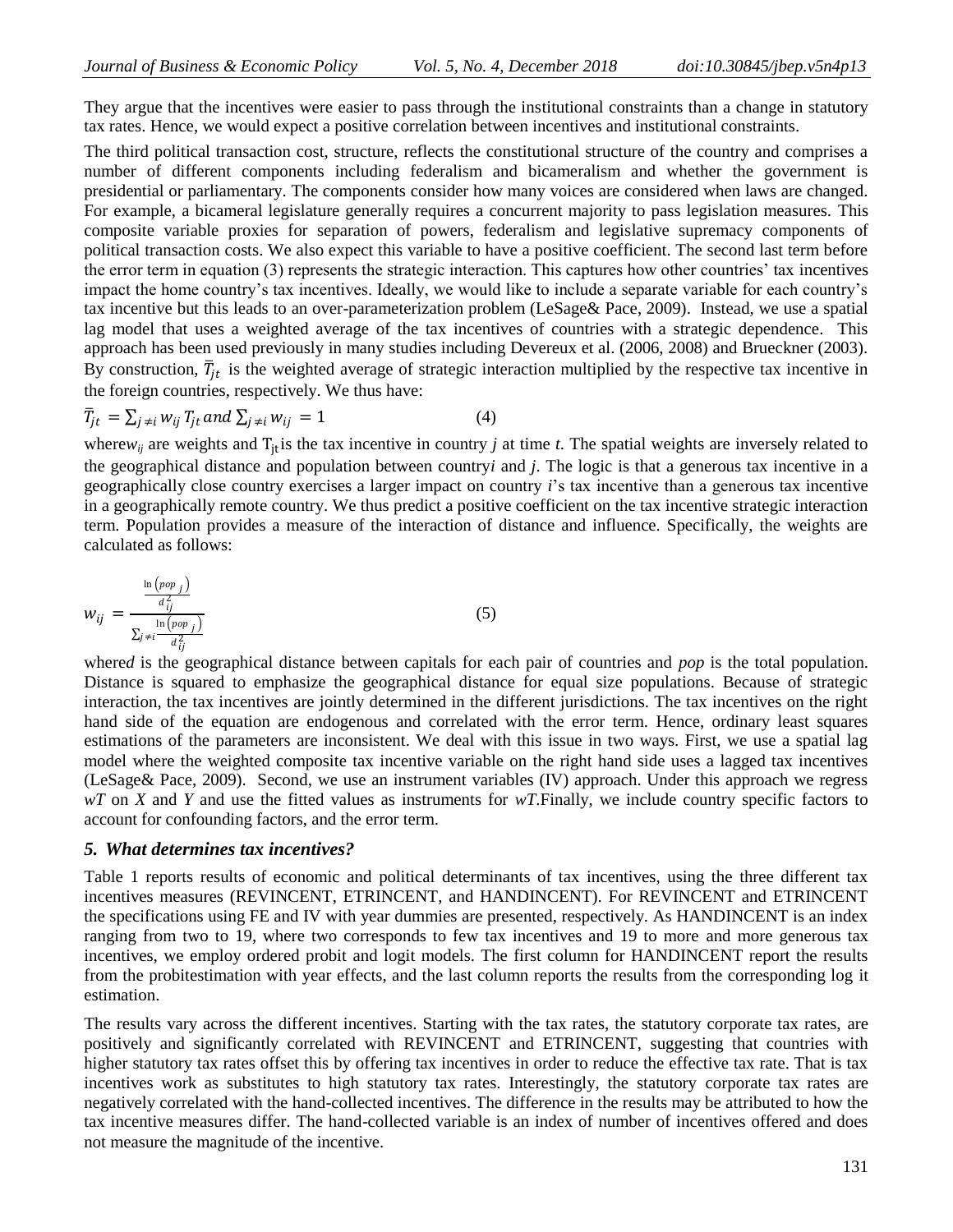|                       | <b>REVINCENT</b> |               |               |             | REVINCENT ETRINCENT ETRINCENT HANDINCENT | <b>HANDINCENT</b> |
|-----------------------|------------------|---------------|---------------|-------------|------------------------------------------|-------------------|
|                       | Fixed effects    | Instrument    | Fixed effects | Instrument  | Probit                                   | Logit             |
|                       |                  |               |               |             |                                          |                   |
| Statutory tax rate    | $0.619***$       | $0.604***$    | $0.326***$    | $0.280***$  | $-7.634***$                              | $-13.78***$       |
|                       | (0.0595)         | (0.0638)      | (0.0920)      | (0.0872)    | (1.173)                                  | (2.494)           |
| GDP dollar            | $0.147**$        | $0.157**$     | 0.0509        | 0.0626      | $0.533***$                               | $0.951***$        |
|                       | (0.0699)         | (0.0735)      | (0.0823)      | (0.0840)    | (0.105)                                  | (0.221)           |
| Trade                 | 0.000462         | 0.000494      | 0.000421      | 0.000358    | $0.0150***$                              | $0.0262***$       |
|                       | (0.000368)       | (0.000376)    | (0.000608)    | (0.000561)  | (0.00203)                                | (0.00391)         |
| Gov't size            | $-0.00127$       | $-0.001000$   | $-0.000252$   | 5.84e-05    | 0.0186                                   | 0.0324            |
|                       | (0.00130)        | (0.00152)     | (0.00192)     | (0.00204)   | (0.0200)                                 | (0.0455)          |
| Interest rate         | $0.00604*$       | $0.00640*$    | 0.00296       | 0.00326     | $-0.0450$                                | $-0.0905$         |
|                       | (0.00306)        | (0.00375)     | (0.00489)     | (0.00476)   | (0.0860)                                 | (0.187)           |
| Rel real world        | 0.00103          | 0.00106       | $0.00483**$   | $0.00460**$ | $0.0971*$                                | 0.144             |
| growth                | (0.00129)        | (0.00165)     | (0.00183)     | (0.00204)   | (0.0526)                                 | (0.104)           |
| Debt/GDP              | $-0.000540$      | $-0.000473$   | 0.000225      | 0.000223    | $0.0103***$                              | $0.0201***$       |
|                       | (0.000375)       | (0.000389)    | (0.000773)    | (0.000823)  | (0.00348)                                | (0.00700)         |
| Deficit               | $-0.00672***$    | $-0.00714***$ | $-0.00119$    | $-0.000944$ | $0.0645*$                                | 0.136             |
|                       | (0.00150)        | (0.00251)     | (0.00164)     | (0.00174)   | (0.0379)                                 | (0.0861)          |
| Index econ freedom    | 3.76e-05         | $-9.35e-05$   | 0.00169       | 0.00209     | $-0.0261$                                | $-0.0342$         |
|                       | (0.00136)        | (0.00159)     | (0.00187)     | (0.00185)   | (0.0185)                                 | (0.0382)          |
| Gov't party           | $-4.20e-05$      | $-0.00150$    | 0.00154       | 0.00218     | $-0.129***$                              | $-0.172*$         |
|                       | (0.00202)        | (0.00218)     | (0.00308)     | (0.00363)   | (0.0452)                                 | (0.0905)          |
| Fractionalization     | $-0.000477$      | $-0.000356$   | 9.17e-05      | $-0.000185$ | $-0.00474$                               | $-0.00879$        |
|                       | (0.000809)       | (0.000936)    | (0.00117)     | (0.00127)   | (0.0151)                                 | (0.0359)          |
| Institutional         | $0.0167**$       | $0.0188**$    | $-0.00537$    | $-0.000486$ | $-0.537***$                              | $-1.046***$       |
| constraint            | (0.00684)        | (0.00774)     | (0.0153)      | (0.0148)    | (0.168)                                  | (0.390)           |
| Structure             | $-0.00182$       | 0.00225       | $0.0811**$    | $0.0888**$  | $0.225***$                               | $0.433***$        |
|                       | (0.0318)         | (0.0307)      | (0.0373)      | (0.0404)    | (0.0848)                                 | (0.158)           |
| Strategic interaction | 0.153            | 0.122         |               |             |                                          |                   |
| taxincent1            | (0.0910)         | (0.500)       |               |             |                                          |                   |
| Strategic interaction |                  |               | $-0.614$      | $-1.062**$  |                                          |                   |
| taxbasem              |                  |               | (0.394)       | (0.490)     |                                          |                   |
| Strategic interaction |                  |               |               |             | $-0.102$                                 | $-0.197$          |
| incenthc              |                  |               |               |             | (0.0695)                                 | (0.136)           |
| Constant              | $-2.010**$       | $-2.170**$    | $-0.720$      | $-0.726$    |                                          |                   |
|                       | (0.948)          | (1.016)       | (1.211)       | (1.211)     |                                          |                   |
| Observations          | 222              | 206           | 243           | 225         | 202                                      | 202               |
| R-squared             | 0.794            |               | 0.370         |             |                                          |                   |
| Number of code        | 20               | 20            | 22            | 22          |                                          |                   |

| Table 1. Tax Incentive Determinants |  |
|-------------------------------------|--|
|-------------------------------------|--|

Robust standard errors in parentheses

\*\*\* p<0.01, \*\* p<0.05, \* p<0.1

High statutory tax rates may be accompanied by fewer incentives, and vice versa, reflecting regimes that provide unattractive or attractive tax regimes (this was the pattern seen in figure 4). This suggests that tax incentives and tax rates work as complement. The number of incentives offered is, however, a poor measure of the magnitude and overall impact of incentives offered.

Most of the other control variables are insignificantly correlated with tax incentives. None of the other control variables are consistently significantly correlated across the different incentives. For our preferred tax incentive, REVINCENT, size has a positive correlation suggesting that larger countries offer more incentives. This also holds for the hand-collected incentives. Openness and level of debt also seems to be positively correlated with the hand-collected variables. Higher deficits seem to be associated with lower incentives (REVINCENT) favoring the view that deficits put pressure on countries to balance their budget and lower incentives.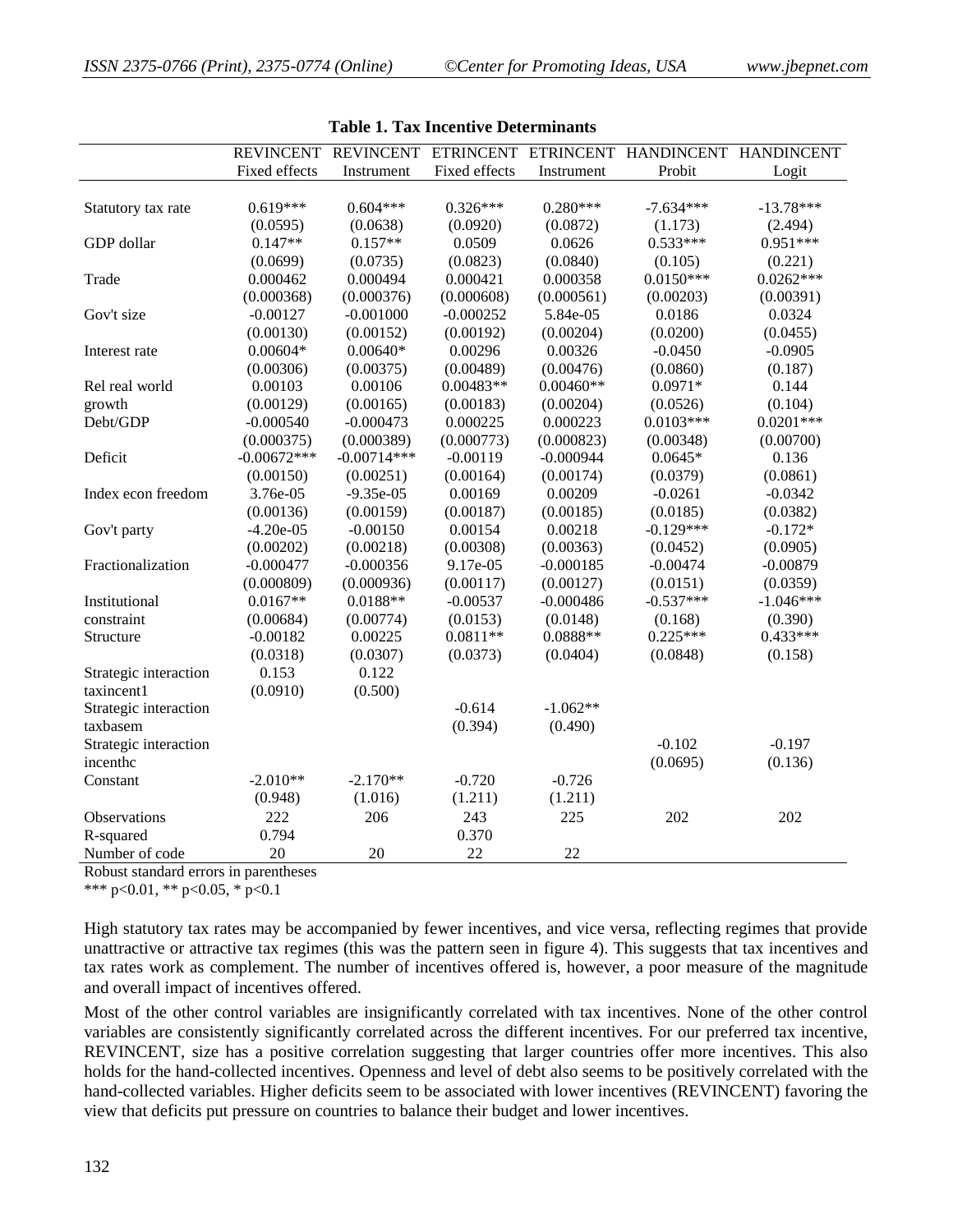Turning to the political variables, party color only seems to matter for the hand-collected and, thus, the incentive measuring the number of incentives rather than magnitude of the incentives offered. The estimation result suggests that more left-wing parties offer fewer incentives. For the preferred incentive measure it appears that countries that are institutional constrained offer more incentives than countries that are less institutionally constrained. This supports results from Hansson et al. (2015) who found that countries that are institutionally constrained to lower tax rates tend to offer more tax incentives. For the other two incentives, structure (measuring how many voices that are needed to be heard to make law changes) impacts tax incentives positively. Hence, it seems that the harder it is to pass laws the more incentives are offered (either in magnitude or in numbers). This also supports the view that countries may compensate and offer incentives instead as they may be easier to pass than statutory tax rate declines. An alternative explanation is offered by Buchanan (2008), who argues that separation of power can lead to an increase in special interest spending which would imply that more specific incentives may be offered in countries where power is more separated.

Last, the strategic interaction term measuring whether other countries' incentives influence a home country's incentives suggests that countries do not act strategically when it comes to determining tax incentives. For the preferred and hand-collected incentive measure the coefficient is insignificant, and for ETRINCENT the coefficient is even negative. The insignificant and negative coefficients for the incentives indicate that both the wider and more targeted incentives offered in other countries do not affect incentives offered.

To further investigate whether countries that are institutionally constrained to lower their tax rates instead turn to offer tax incentives, we interact institutional constraint with the statutory corporate tax rate in order to test whether institutionally constrained high-tax countries offer more incentives than low-tax countries. The interaction term is positive and statistically significant for REVINCENT and for the hand-collected incentives indicating that high-tax countries that are constitutionally constrained tend to offer more generous and a larger number of incentives than low-tax countries that are institutionally constrained.<sup>4</sup>

#### **6. Taxes, tax incentives and investment**

Next, we turn to the question of whether tax incentives affect investments and are a more effective way to stimulate investments than lowering statutory tax rates. More generous tax incentives versus lower statutory tax rates are likely to impact different business activities differently. To benefit from a lower statutory tax rate the firm has to make a profit, and lower statutory tax rates are therefore more likely to benefit established firms making profits. Tax incentives, on the other hand, may benefit firms not yet making profits but enabling them to do so in the future. Tax incentives may be more beneficiary for start-ups and innovative firms than established firms, and, hence, it is not obvious what the overall effect will be. We analyze the effect of tax incentives and statutory tax rate on two different investment measures, namely, FDI inflows and gross fixed capital formation (GFCF). We start out by investigating FDI inflows and do this by estimating the following panel data model:  $lnFDI_{it} = \theta TAX_{it-1} + \beta X_{it-1} + \mu_i + \varepsilon_{it}.$  $(6)$ 

Where  $lnFDI_{ii}$  is natural logarithm of inflows of FDI in country *i* at time *t*. Tax is our tax vector made up of the statutory corporate tax rate and our various tax incentive measures at time  $t-1$ .  $X_{it-1}$ captures other control variables affecting FDI such as GDP per capita, relative world growth rate, openness measured as change in total trade over GDP, government size, debt, deficit, and interest rates.

We expect GDP per capita and openness to be positively correlated with FDI flows, while the correlation between government size and FDI may be less obvious and depends on what the government provides and how it is financed. The components of government spending resulting in efficient institutions and good infrastructure are likely positively correlated with FDI while spending components to transfers may be negatively correlated. The interest on long-term bonds is our business-cycle variable and we expect this to have a negative impact on FDI. We additionally, include political variables (fractionalization, government party, institutional constraint, and structure) as we expect these to affect inflows of FDI. We predict that uncertainty about government changes in the future increases the risk of investing in a country and, hence, more stable policies may increase investments.

The tax measures analyzed are apart from the statutory corporate tax rate and the three aggregate measures: depreciation rules, loss off-setting rules, number of tax treaties, investment credits, R&D incentives, enterprise zones, and incentives for new and small firms.

 $\overline{a}$ 

<sup>&</sup>lt;sup>4</sup>The results are not presented but can be obtained from the authors.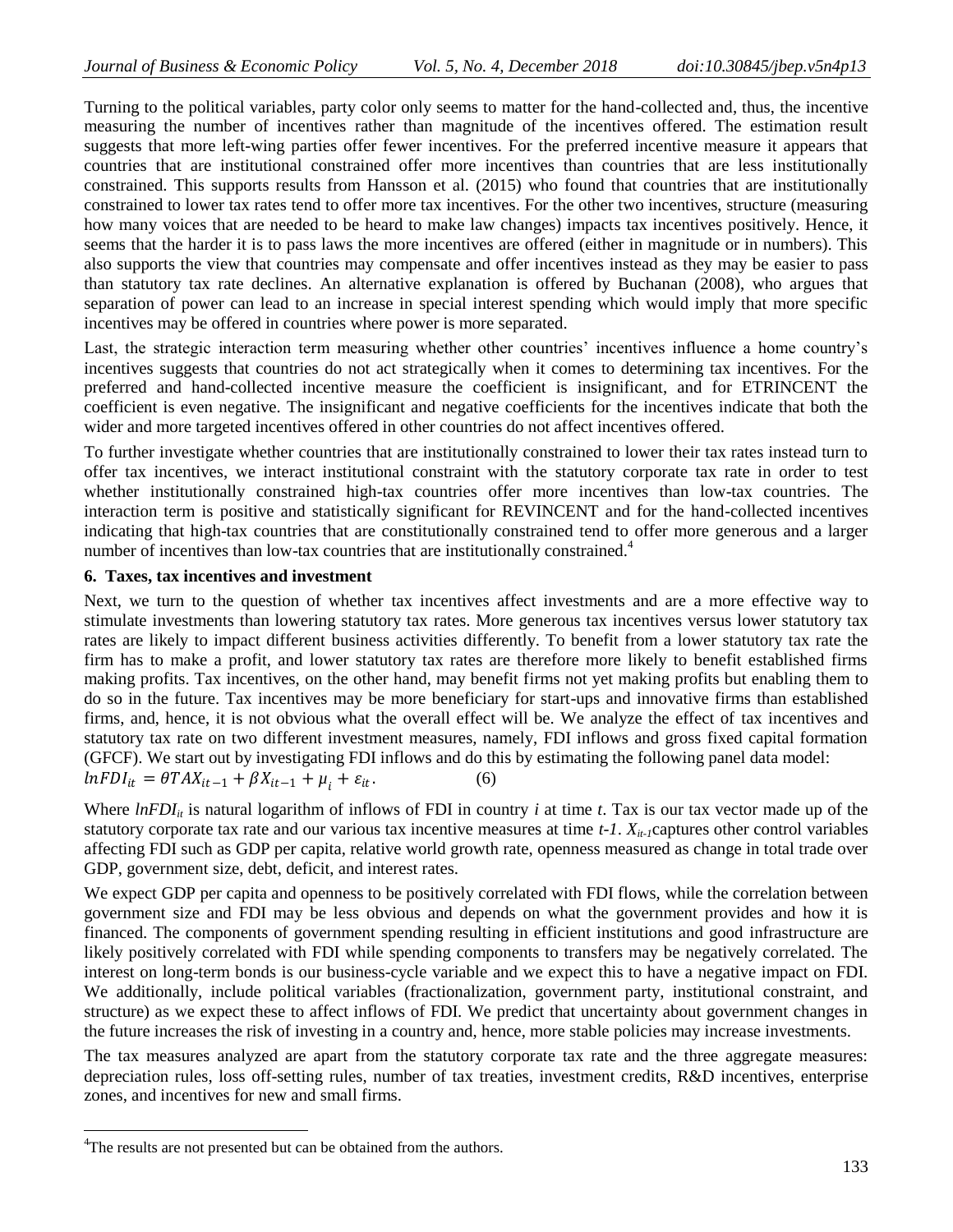Similarly and in addition to FDI, we also determine how tax incentives affect gross fixed capital formation. Gross fixed capital formation is a wider measure of capital formation that captures the acquisition of new or existing fixed assets by the business sector, government and households minus disposals of fixed assets. Gross fixed capital formation does not measure the total investment but rather the net addition and excludes all kinds of financial assets. Specifically, we regress

$$
lnGFCF_{it} = \delta TAX_{it-1} + \beta X_{it-1} + \mu_i + \varepsilon_{it}, \tag{7}
$$

Where *ln GFCF<sub>it</sub>* is natural logarithm of gross fixed capital formation measured in US dollars in country *i* at time *t*. <sup>5</sup> Tax is our tax vector made up of the level of corporate tax rate and our various tax incentive measures at time  $t$ -1.  $X_{it}$  captures other control variables (lagged one period) that may impact gross fixed capital formation such as GDP per capita, relative world growth rate, openness measured as total trade over GDP, government size, debt and deficit, and interest rates.

| <b>Table 2. FDI and Aggregate Tax Incentives</b> |             |            |             |                  |  |  |  |  |  |
|--------------------------------------------------|-------------|------------|-------------|------------------|--|--|--|--|--|
|                                                  | <b>FDI</b>  | <b>FDI</b> | <b>FDI</b>  | $\overline{FDI}$ |  |  |  |  |  |
|                                                  |             |            |             |                  |  |  |  |  |  |
| Statutory tax rate                               | $-7.310***$ | $-8.634**$ | $-7.310***$ | $-7.725***$      |  |  |  |  |  |
|                                                  | (1.864)     | (3.549)    | (2.097)     | (2.149)          |  |  |  |  |  |
| <b>REVINCENT</b>                                 |             | 3.277      |             |                  |  |  |  |  |  |
|                                                  |             | (4.279)    |             |                  |  |  |  |  |  |
| <b>ETRINCENT</b>                                 |             |            | $-0.000295$ |                  |  |  |  |  |  |
|                                                  |             |            | (1.715)     |                  |  |  |  |  |  |
| <b>HANDINCENT</b>                                |             |            |             | $-0.0237$        |  |  |  |  |  |
|                                                  |             |            |             | (0.0290)         |  |  |  |  |  |
| GDP per cpaita                                   | $6.172***$  | 3.824      | $6.172**$   | $6.519***$       |  |  |  |  |  |
|                                                  | (2.169)     | (2.385)    | (2.175)     | (2.177)          |  |  |  |  |  |
| Rel real world                                   | $-0.0417$   | $-0.0381$  | $-0.0417$   | $-0.0298$        |  |  |  |  |  |
| Growth                                           | (0.0999)    | (0.0960)   | (0.100)     | (0.124)          |  |  |  |  |  |
| Trade                                            | $-0.00612$  | $-0.00958$ | $-0.00612$  | $-0.00299$       |  |  |  |  |  |
|                                                  | (0.0125)    | (0.0145)   | (0.0125)    | (0.0140)         |  |  |  |  |  |
| Debt/GDP                                         | 0.000459    | 0.000167   | 0.000459    | 0.000945         |  |  |  |  |  |
|                                                  | (0.00126)   | (0.00143)  | (0.00126)   | (0.00168)        |  |  |  |  |  |
| Deficit                                          | $-0.0350$   | $-0.0466$  | $-0.0350$   | $-0.0145$        |  |  |  |  |  |
|                                                  | (0.0508)    | (0.0487)   | (0.0510)    | (0.0720)         |  |  |  |  |  |
| Gov't size                                       | $-0.0272$   | $-0.0505$  | $-0.0272$   | $-0.00502$       |  |  |  |  |  |
|                                                  | (0.0570)    | (0.0626)   | (0.0573)    | (0.0785)         |  |  |  |  |  |
| Interest rate                                    | 0.0675      | 0.0250     | 0.0675      | 0.0857           |  |  |  |  |  |
|                                                  | (0.0638)    | (0.0939)   | (0.0638)    | (0.0586)         |  |  |  |  |  |
| Index econ freedom                               | $-0.0470$   | $-0.0690$  | $-0.0470$   | $-0.0485$        |  |  |  |  |  |
|                                                  | (0.0320)    | (0.0402)   | (0.0320)    | (0.0327)         |  |  |  |  |  |
| Gov't party                                      | 0.0520      | 0.0424     | 0.0520      | 0.0319           |  |  |  |  |  |
|                                                  | (0.0499)    | (0.0473)   | (0.0492)    | (0.0585)         |  |  |  |  |  |
| Fractionalization                                | $-0.0109$   | $-0.00327$ | $-0.0109$   | $-0.0122$        |  |  |  |  |  |
|                                                  | (0.0158)    | (0.0174)   | (0.0158)    | (0.0152)         |  |  |  |  |  |
| Institutional                                    | $0.454*$    | $0.390*$   | $0.454*$    | $0.481*$         |  |  |  |  |  |
| constraints                                      | (0.244)     | (0.223)    | (0.244)     | (0.267)          |  |  |  |  |  |
| Structure                                        | $0.416*$    | 0.389      | $0.416*$    | 0.361            |  |  |  |  |  |
|                                                  | (0.223)     | (0.236)    | (0.233)     | (0.238)          |  |  |  |  |  |
| Constant                                         | $-49.01**$  | $-21.81$   | $-49.01**$  | $-53.27**$       |  |  |  |  |  |
|                                                  | (21.98)     | (23.17)    | (22.04)     | (22.67)          |  |  |  |  |  |
| Observations                                     | 234         | 211        | 234         | 195              |  |  |  |  |  |
| R-squared                                        | 0.491       | 0.468      | 0.491       | 0.502            |  |  |  |  |  |
| Number of code                                   | 21          | 19         | 21          | 18               |  |  |  |  |  |

Robust standard errors in parentheses

\*\*\* p<0.01, \*\* p<0.05, \* p<0.1

 $\overline{a}$ 

<sup>&</sup>lt;sup>5</sup>Gross fixed capital formation comes from UN.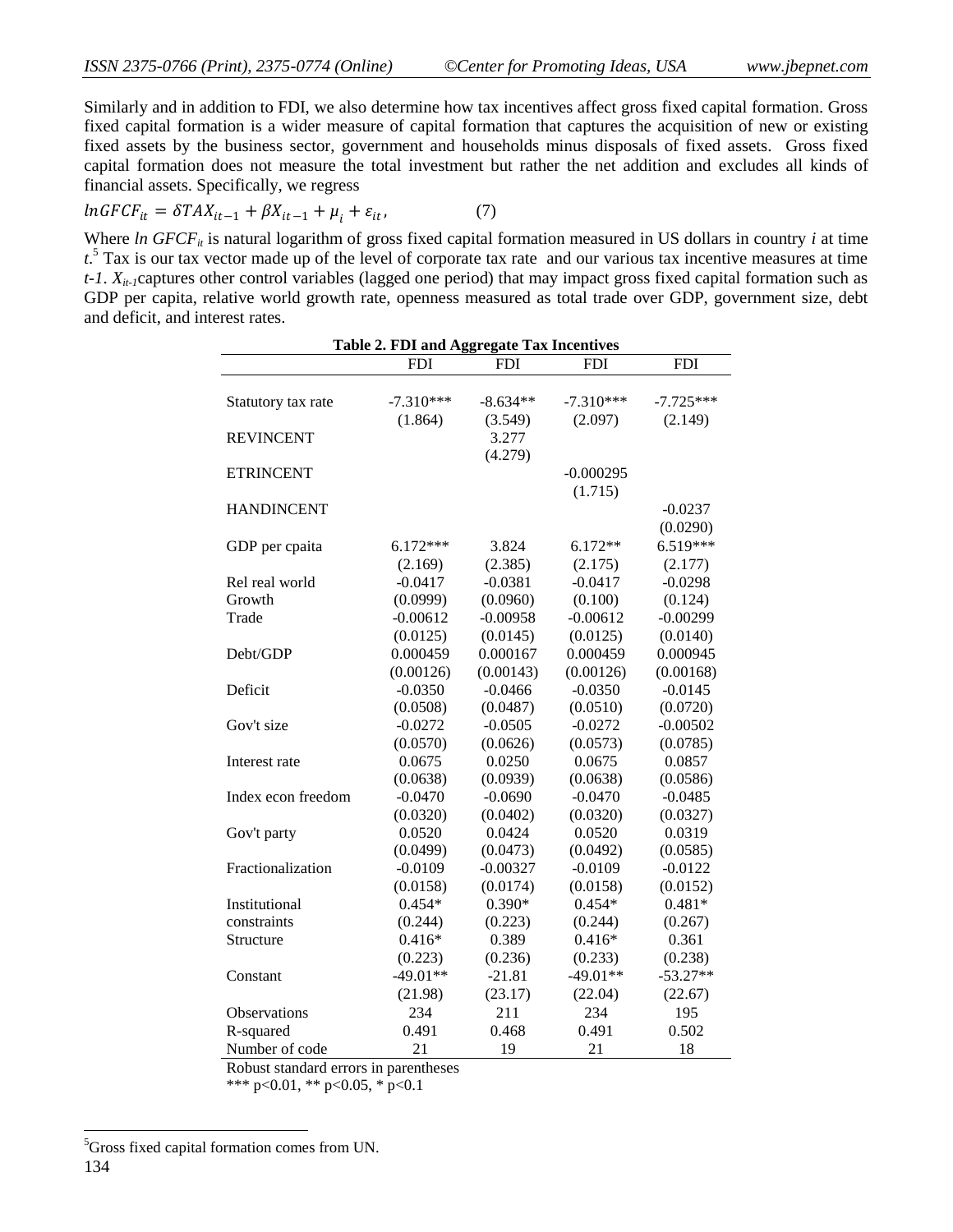# *6.1 Results*

Table 2 reports the results for inflow of FDI with the statutory corporate tax rate and our three aggregate tax incentive measures. The statutory corporate tax rate has a negative and statistically significant impact on FDI flows, with a semi-elasticity of -7.3. That is, a one percentage point increase in the corporate tax rate is associated with 7.3 percent lower FDI inflows. This estimate is fairly high, but approximately in line with tax semielasticities for FDI. The semi-elasticity for the corporate tax rate remains significant and in the same order of magnitude when tax incentives are included, as shown in the following columns. However, neither of the aggregate tax incentives have

|                    | <b>FDI</b>             | <b>FDI</b>             | <b>FDI</b>              | <b>FDI</b>             | <b>FDI</b>             | <b>FDI</b>             | <b>FDI</b>             |
|--------------------|------------------------|------------------------|-------------------------|------------------------|------------------------|------------------------|------------------------|
|                    |                        |                        |                         |                        |                        |                        |                        |
| Statutory tax rate | $-7.771***$<br>(2.114) | $-7.412***$<br>(2.233) | $-6.179**$<br>(2.213)   | $-7.727***$<br>(2.135) | $-7.415***$<br>(2.129) | $-7.642***$<br>(2.106) | $-7.746***$<br>(2.003) |
| Depreciation       | 0.142<br>(0.215)       |                        |                         |                        |                        |                        |                        |
| Loss rules         |                        | $-0.306$<br>(0.283)    |                         |                        |                        |                        |                        |
| Tax treaties       |                        |                        | $0.0507***$<br>(0.0168) |                        |                        |                        |                        |
| Investment tax     |                        |                        |                         | $-0.0743$              |                        |                        |                        |
| Credit             |                        |                        |                         | (0.252)                |                        |                        |                        |
| R&D                |                        |                        |                         |                        | $-0.150$               |                        |                        |
|                    |                        |                        |                         |                        | (0.208)                |                        |                        |
| Enterprise         |                        |                        |                         |                        |                        | $-0.177$               |                        |
| Zone               |                        |                        |                         |                        |                        | (0.151)                |                        |
| New and small      |                        |                        |                         |                        |                        |                        | $0.364*$               |
| Firm               |                        |                        |                         |                        |                        |                        | (0.199)                |
| GDP per capita     | $6.616**$              | $6.105**$              | $6.246***$              | $6.408***$             | $6.470***$             | 6.496**                | $6.374**$              |
|                    | (2.310)                | (2.270)                | (1.980)                 | (2.158)                | (2.225)                | (2.245)                | (2.203)                |
| Rel real world     | $-0.0397$              | $-0.0286$              | 0.0218                  | $-0.0333$              | $-0.0317$              | $-0.0288$              | $-0.0352$              |
| Growth             | (0.125)                | (0.127)                | (0.121)                 | (0.126)                | (0.125)                | (0.118)                | (0.120)                |
| Trade              | $-0.00173$             | $-0.00261$             | $-0.00736$              | $-0.00193$             | $-0.00232$             | $-0.000848$            | $-0.000795$            |
|                    | (0.0140)               | (0.0137)               | (0.0121)                | (0.0142)               | (0.0142)               | (0.0149)               | (0.0138)               |
| Debt/GDP           | 0.00102                | 0.000962               | 0.000458                | 0.00101                | 0.000810               | 0.000975               | 0.000914               |
|                    | (0.00168)              | (0.00167)              | (0.00145)               | (0.00164)              | (0.00170)              | (0.00172)              | (0.00150)              |
| Deficit            | $-0.0247$              | $-0.0161$              | $-0.0258$               | $-0.0211$              | $-0.0160$              | $-0.0154$              | $-0.0161$              |
|                    | (0.0743)               | (0.0717)               | (0.0649)                | (0.0735)               | (0.0730)               | (0.0764)               | (0.0705)               |
| Gov't size         | $-0.0220$              | $-0.00983$             | $-0.0494$               | $-0.0155$              | $-0.00534$             | $-0.00455$             | $-0.00597$             |
|                    | (0.0790)               | (0.0786)               | (0.0632)                | (0.0777)               | (0.0797)               | (0.0827)               | (0.0713)               |
| Interest rate      | 0.0740                 | 0.0691                 | 0.0440                  | 0.0792                 | 0.0816                 | 0.0693                 | 0.0741                 |
|                    | (0.0528)               | (0.0555)               | (0.0465)                | (0.0562)               | (0.0553)               | (0.0511)               | (0.0599)               |
| Index econ freedom | $-0.0492$              | $-0.0411$              | $-0.0462$               | $-0.0502$              | $-0.0504$              | $-0.0560*$             | $-0.0673**$            |
|                    | (0.0338)               | (0.0349)               | (0.0309)                | (0.0338)               | (0.0335)               | (0.0314)               | (0.0274)               |
| Gov't party        | 0.0380                 | 0.0205                 | 0.00826                 | 0.0355                 | 0.0310                 | 0.0320                 | 0.0232                 |
|                    | (0.0606)               | (0.0628)               | (0.0626)                | (0.0595)               | (0.0580)               | (0.0641)               | (0.0614)               |
| Fractionalization  | $-0.0172$              | $-0.0196$              | 0.00420                 | $-0.0140$              | $-0.0114$              | $-0.0133$              | $-0.0160$              |
|                    | (0.0167)               | (0.0155)               | (0.0133)                | (0.0158)               | (0.0158)               | (0.0151)               | (0.0158)               |
| Institutional      | $0.497*$               | 0.444                  | $0.500**$               | $0.493*$               | $0.519*$               | $0.550*$               | $0.511*$               |
| Constraint         | (0.269)                | (0.269)                | (0.218)                 | (0.272)                | (0.257)                | (0.284)                | (0.257)                |
| Structure          | 0.343                  | 0.391                  | $-0.0451$               | 0.327                  | 0.348                  | 0.389*                 | 0.301                  |
|                    | (0.223)                | (0.250)                | (0.236)                 | (0.223)                | (0.228)                | (0.186)                | (0.185)                |
| Constant           | $-53.56**$             | $-48.45*$              | $-53.19**$              | $-51.66**$             | $-53.08**$             | $-53.07**$             | $-50.70**$             |
|                    | (23.87)                | (23.78)                | (21.65)                 | (22.39)                | (23.48)                | (23.33)                | (22.94)                |
| Observations       | 195                    | 195                    | 195                     | 195                    | 195                    | 195                    | 195                    |
| R-squared          | 0.500                  | 0.503                  | 0.532                   | 0.500                  | 0.501                  | 0.502                  | 0.511                  |
| Number of code     | 18                     | 18                     | 18                      | 18                     | 18                     | 18                     | 18                     |

**Table 3. FDI and individual Tax Incentives**

Robust standard errors in parentheses \*\*\* p<0.01, \*\* p<0.05, \* p<0.1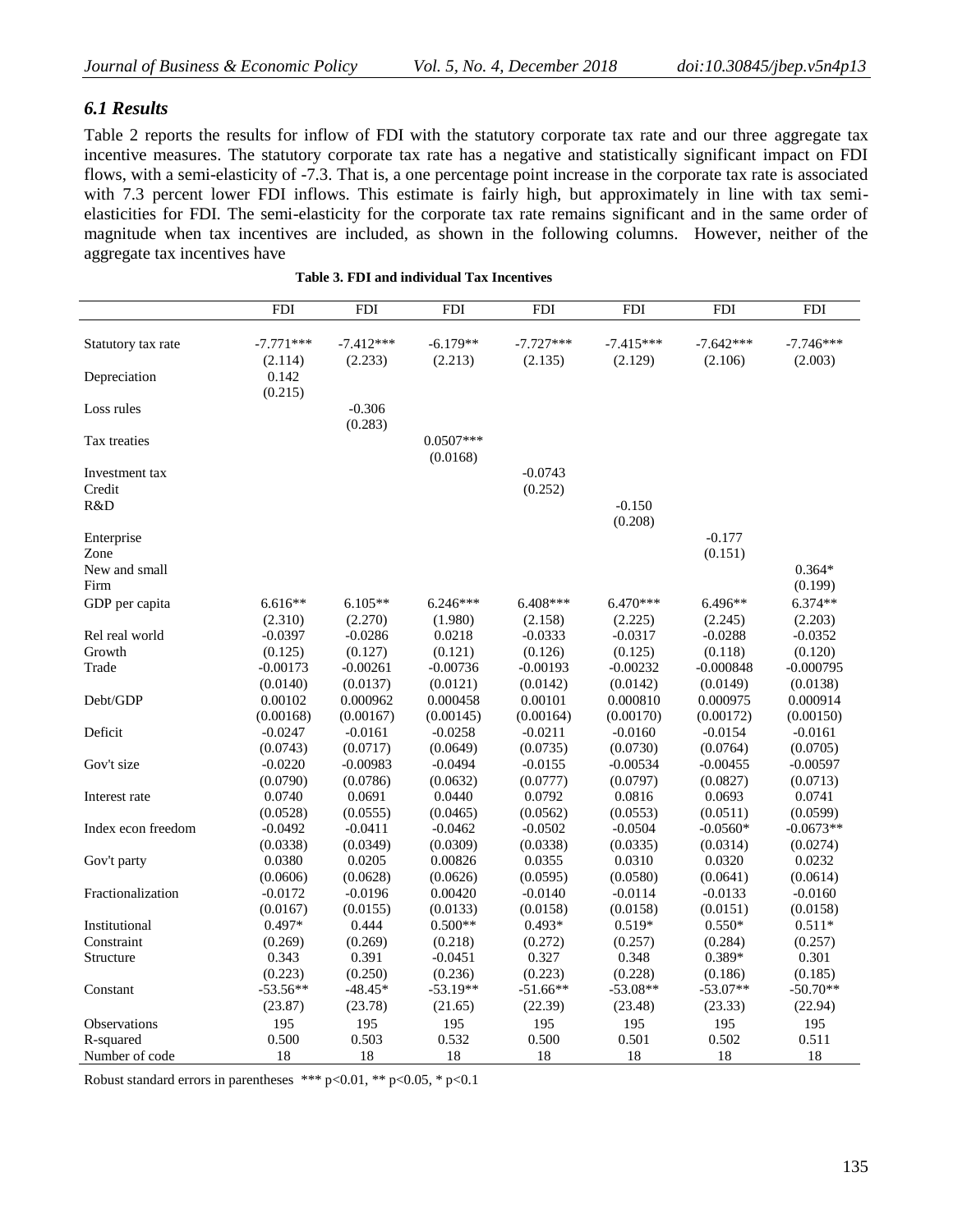A significant positive impact on FDI inflows. Our broadest and preferred measure of incentives, REVINCENT, has a positive though insignificant impact on FDI flows. Turning to the economic variables, most variables are insignificant. The only significant variableis GDP per capita. Larger countries attract more FDI than small countries. Among the political variables institutional constraints are significantly (at 10 percent) correlated with FDI inflows in all specifications. In addition, structure is significant in the specification without tax incentives and with ETRINCENT. This could indicate that constraints making it harder to change laws lead to more stable rules, which in turn, have a positive impact on the investment climate (see e.g., Edmiston, 2004, Hanlon et al. 2017 for support for this).

|                    | <b>GFCF</b>  | <b>GFCF</b>  | <b>GFCF</b>  | <b>GFCF</b>   |
|--------------------|--------------|--------------|--------------|---------------|
|                    |              |              |              |               |
| Statutory tax rate | $-0.0195$    | 0.528        | $-0.143$     | 0.271         |
|                    | (0.705)      | (0.989)      | (0.711)      | (0.595)       |
| <b>REVINCENT</b>   |              | $-0.252$     |              |               |
|                    |              | (0.791)      |              |               |
| <b>ETRINCENT</b>   |              |              | 0.373        |               |
|                    |              |              | (0.324)      |               |
| <b>HANDINCENT</b>  |              |              |              | $-0.00278$    |
|                    |              |              |              | (0.00439)     |
| GDP per capita     | 1.818***     | 0.835        | 1.767**      | 1.567**       |
|                    | (0.612)      | (0.505)      | (0.620)      | (0.619)       |
| Rel real world     | 0.00751      | 0.00829      | 0.00796      | 0.0122        |
| Growth             | (0.0113)     | (0.0101)     | (0.0112)     | (0.0140)      |
| Trade              | $-0.00584*$  | $-0.00684**$ | $-0.00615*$  | $-0.00364$    |
|                    | (0.00308)    | (0.00288)    | (0.00316)    | (0.00291)     |
| Debt/GDP           | $-0.000231$  | $-0.000256*$ | $-0.000227$  | $-4.66e-05$   |
|                    | (0.000143)   | (0.000144)   | (0.000145)   | $(9.08e-05)$  |
| Deficit            | 0.0168       | 0.00815      | 0.0172       | 0.0218        |
|                    | (0.0111)     | (0.0118)     | (0.0112)     | (0.0143)      |
| Gov't size         | $-0.00977$   | $-0.0154$    | $-0.00938$   | 0.00455       |
|                    | (0.0128)     | (0.00945)    | (0.0124)     | (0.0162)      |
| Interest rate      | $-0.0117$    | $-0.00837$   | $-0.00917$   | $-0.0292*$    |
|                    | (0.0194)     | (0.0267)     | (0.0200)     | (0.0147)      |
| Index econ freedom | $0.0104**$   | 0.00758      | $0.0100**$   | $0.00952*$    |
|                    | (0.00457)    | (0.00456)    | (0.00472)    | (0.00511)     |
| Gov't party        | 0.0154       | 0.00860      | 0.0145       | 0.0101        |
|                    | (0.00937)    | (0.00908)    | (0.00854)    | (0.00853)     |
| Fractionalization  | $-0.00785**$ | $-0.00611*$  | $-0.00768**$ | $-0.00856***$ |
|                    | (0.00326)    | (0.00311)    | (0.00316)    | (0.00276)     |
| Institutional      | $-0.0326$    | $-0.0200$    | $-0.0297$    | 0.00834       |
| Constraint         | (0.0642)     | (0.0482)     | (0.0629)     | (0.0602)      |
| Stucture           | 0.0825       | 0.0516       | 0.0541       | 0.0639        |
|                    | (0.0862)     | (0.0482)     | (0.0894)     | (0.0601)      |
| Constant           | $-6.049$     | 4.609        | $-5.480$     | $-4.410$      |
|                    | (6.632)      | (5.300)      | (6.781)      | (7.007)       |
| Observations       | 227          | 206          | 227          | 190           |
| R-squared          | 0.921        | 0.929        | 0.922        | 0.938         |
| Number of code     | 20           | 18           | 20           | 17            |

|  |  | Table 4. Gross Fixed Capital Formation and Aggregate Tax Incentives |  |  |
|--|--|---------------------------------------------------------------------|--|--|
|  |  |                                                                     |  |  |

Robust standard errors in parentheses

\*\*\* p<0.01, \*\* p<0.05, \* p<0.1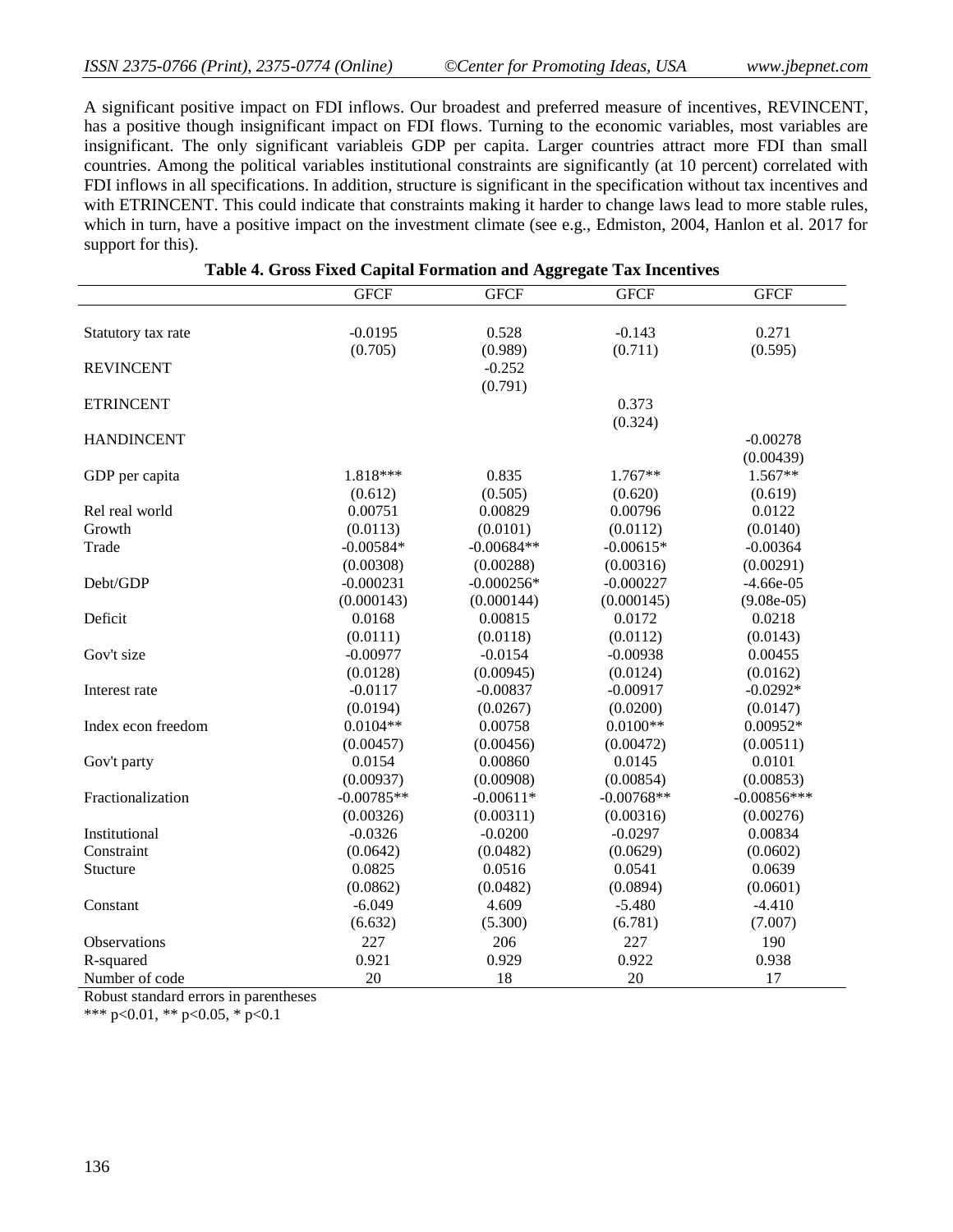|                       |              |              | Table 5. Gross Fixed Capital Formation and Individual Tax Incentives |              |              |              |              |
|-----------------------|--------------|--------------|----------------------------------------------------------------------|--------------|--------------|--------------|--------------|
|                       | <b>GFCF</b>  | <b>GFCF</b>  | <b>GFCF</b>                                                          | <b>GFCF</b>  | <b>GFCF</b>  | <b>GFCF</b>  | <b>GFCF</b>  |
| Statutory tax rate    | 0.430        | 0.271        | 0.354                                                                | 0.260        | 0.317        | 0.288        | 0.290        |
|                       | (0.555)      | (0.593)      | (0.571)                                                              | (0.599)      | (0.582)      | (0.590)      | (0.605)      |
| Depriciation          | $-0.125**$   |              |                                                                      |              |              |              |              |
|                       | (0.0518)     |              |                                                                      |              |              |              |              |
| Loss rules            |              | 0.0462       |                                                                      |              |              |              |              |
|                       |              | (0.0272)     |                                                                      |              |              |              |              |
| Tax treaties          |              |              | 0.00276                                                              |              |              |              |              |
|                       |              |              | (0.00255)                                                            |              |              |              |              |
| Investment tax credit |              |              |                                                                      | $-0.0177$    |              |              |              |
|                       |              |              |                                                                      | (0.0404)     |              |              |              |
| R&D                   |              |              |                                                                      |              | $-0.0252$    |              |              |
|                       |              |              |                                                                      |              | (0.0398)     |              |              |
| Entreprise            |              |              |                                                                      |              |              | $-0.0268$    |              |
| Zone                  |              |              |                                                                      |              |              | (0.0468)     |              |
| New and small         |              |              |                                                                      |              |              |              | $-0.0129$    |
| Firm                  |              |              |                                                                      |              |              |              | (0.0345)     |
| GDP per capita        | $1.436**$    | $1.640**$    | 1.585**                                                              | $1.547**$    | $1.595**$    | 1.562**      | $1.615**$    |
|                       | (0.605)      | (0.652)      | (0.654)                                                              | (0.621)      | (0.643)      | (0.685)      | (0.652)      |
| Rel real world        | 0.0156       | 0.0104       | 0.0145                                                               | 0.0122       | 0.0118       | 0.0129       | 0.0110       |
| Growth                | (0.0132)     | (0.0134)     | (0.0130)                                                             | (0.0141)     | (0.0138)     | (0.0136)     | (0.0136)     |
| Trade                 | $-0.00435$   | $-0.00321$   | $-0.00387$                                                           | $-0.00341$   | $-0.00334$   | $-0.00335$   | $-0.00330$   |
|                       | (0.00297)    | (0.00300)    | (0.00293)                                                            | (0.00293)    | (0.00291)    | (0.00293)    | (0.00290)    |
| Debt/GDP              | $-7.05e-05$  | $-5.95e-05$  | $-2.69e-05$                                                          | $-3.63e-05$  | $-5.29e-05$  | $-2.84e-05$  | $-4.40e-05$  |
|                       | (0.000100)   | $(9.13e-05)$ | $(8.64e-05)$                                                         | $(9.08e-05)$ | $(8.46e-05)$ | $(8.21e-05)$ | $(8.87e-05)$ |
| Deficit               | 0.0237       | 0.0199       | 0.0213                                                               | 0.0211       | 0.0222       | 0.0221       | 0.0208       |
|                       | (0.0139)     | (0.0142)     | (0.0141)                                                             | (0.0140)     | (0.0145)     | (0.0147)     | (0.0143)     |
| Gov't size            | 0.00774      | 0.00232      | 0.00156                                                              | 0.00351      | 0.00539      | 0.00507      | 0.00309      |
|                       | (0.0142)     | (0.0162)     | (0.0160)                                                             | (0.0163)     | (0.0166)     | (0.0174)     | (0.0167)     |
| Interest rate         | $-0.0292*$   | $-0.0311**$  | $-0.0330**$                                                          | $-0.0302**$  | $-0.0303*$   | $-0.0333*$   | $-0.0305*$   |
|                       | (0.0140)     | (0.0139)     | (0.0143)                                                             | (0.0140)     | (0.0154)     | (0.0162)     | (0.0147)     |
| Index econ freedom    | 0.00817      | 0.00758      | 0.00958*                                                             | $0.00926*$   | $0.00934*$   | 0.00833      | 0.00988*     |
|                       | (0.00541)    | (0.00557)    | (0.00533)                                                            | (0.00497)    | (0.00529)    | (0.00555)    | (0.00543)    |
| Gov't party           | 0.00880      | 0.0129       | 0.00859                                                              | 0.0104       | 0.00967      | 0.00974      | 0.0112       |
|                       | (0.00829)    | (0.00833)    | (0.00791)                                                            | (0.00862)    | (0.00839)    | (0.00772)    | (0.00851)    |
|                       |              |              |                                                                      |              |              |              |              |
| Fractionalization     | $-0.00665**$ | $-0.00824**$ | $-0.00806$ ***                                                       | $-0.00869**$ | $-0.00855**$ | $0.00867***$ | $0.00910***$ |
|                       | (0.00272)    | (0.00308)    | (0.00224)                                                            | (0.00301)    | (0.00302)    | (0.00293)    | (0.00279)    |
| Institutional         | 0.0232       | 0.0203       | 0.0132                                                               | 0.00746      | 0.0145       | 0.0167       | 0.0123       |
| Constraint            | (0.0567)     | (0.0604)     | (0.0599)                                                             | (0.0580)     | (0.0597)     | (0.0626)     | (0.0612)     |
| Structure             | 0.0559       | 0.0511       | 0.0405                                                               | 0.0584       | 0.0628       | 0.0688       | 0.0618       |
|                       | (0.0536)     | (0.0607)     | (0.0577)                                                             | (0.0605)     | (0.0617)     | (0.0611)     | (0.0571)     |
| Constant              | $-3.170$     | $-5.105$     | $-4.706$                                                             | $-4.145$     | $-4.794$     | $-4.359$     | $-4.884$     |
|                       | (6.792)      | (7.360)      | (7.357)                                                              | (7.000)      | (7.323)      | (7.637)      | (7.375)      |
| Observations          | 190          | 190          | 190                                                                  | 190          | 190          | 190          | 190          |
| R-squared             | 0.942        | 0.939        | 0.939                                                                | 0.938        | 0.938        | 0.939        | 0.938        |
| Number of code        | 17           | 17           | 17                                                                   | 17           | 17           | 17           | 17           |

**Table 5. Gross Fixed Capital Formation and Individual Tax Incentives**

Robust standard errors in parentheses \*\*\*  $p<0.01$ , \*\*  $p<0.05$ , \*  $p<0.1$ 

We now turn to the individual hand-collected incentives and their impact on FDI inflows, presented in table 3. The statutory tax rate remains negative and with semi-elasticities in line with previous results. Most of the individual tax incentives have no impact on FDI. The only tax incentive that appears to have a positive effect on FDI are tax treaties. Tax treaties measure the number of tax treaties in force. Tax treaties reduce uncertainty, and again suggest that uncertainty reduces investments. The positive and significant correlation, although only at 10 percent, for incentives for small and new firms is perhaps more surprising. All the other tax incentives; depreciation rules, loss rules, investment credits, enterprise zones, and incentives for R&D are found to be uncorrelated with FDI inflows.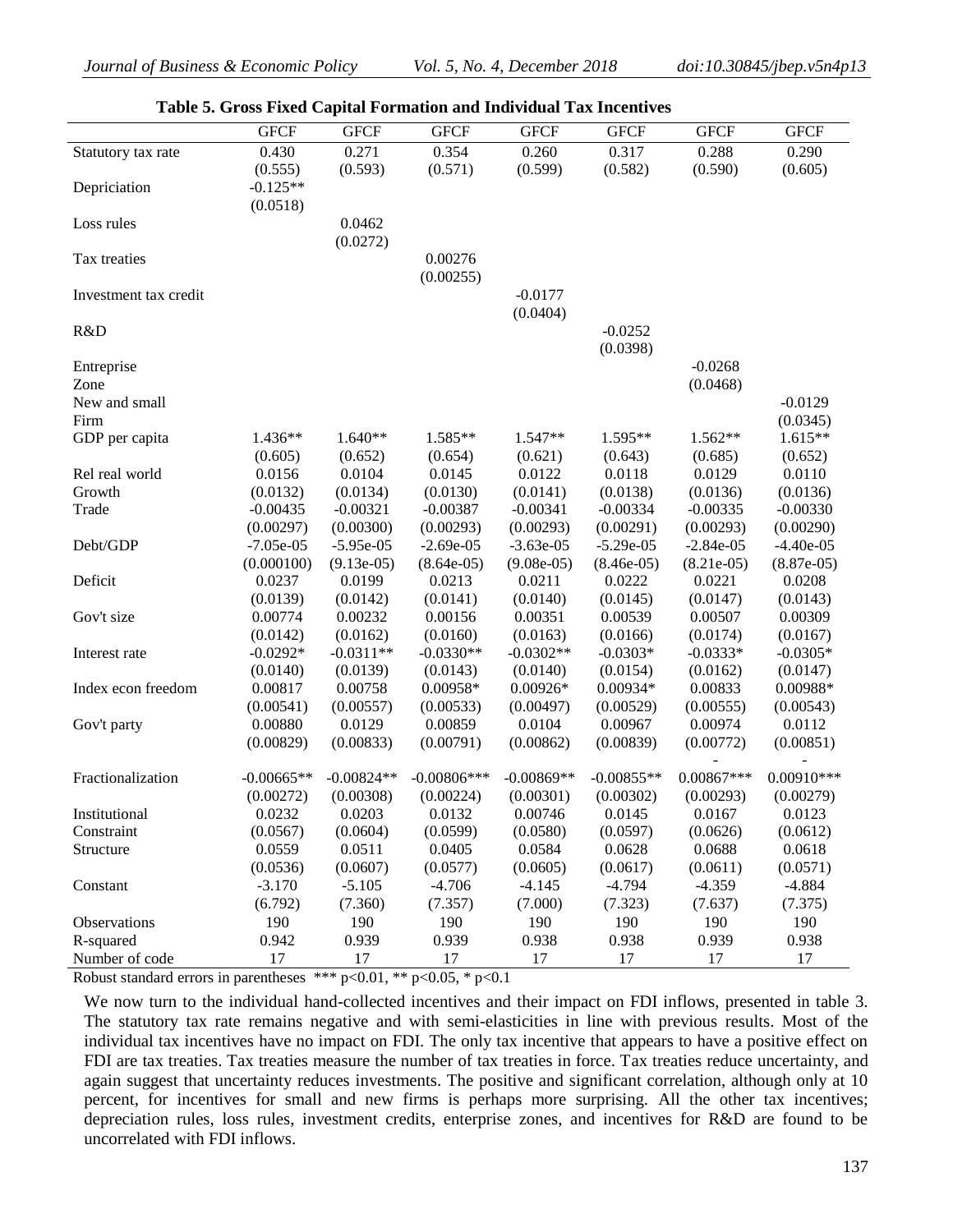Taxes and tax incentives may have different impacts on gross fixed capital formation than on FDI flows. Table 4presents the results for aggregate tax incentives and gross fixed capital formation. Neither statutory tax rates nor our aggregate tax incentives seem to correlate with GFCF. Instead, GDP per capita and economic freedom correlates with GFCF. Among the political variables, fractionalization seems to influence GFCF negatively. The fractionalization measure differs from institutional constraint and structure, the other two measures of political stability, in that the latter are more institutionally determined and less affected by internal and current domestic political situations. It may, hence, not be surprising that fractionalization matters more for the overall capital measure, and that the other two political measures are more important for foreign capital flows. Finally, table 5 presents the results for the individual tax incentives and GFCF. As for FDI inflows, tax incentives appear to be uncorrelated with capital formation. The only incentive that is weakly correlated is depreciation rules, and with a negative sign suggesting more generous depreciation rules correlates negatively with GFCF.

## *7. Conclusions*

In this paper we have analyzed various tax incentives and factors determining them, and their effect on FDI inflows and gross fixed capital formation. It is not straightforward how to measure tax incentives, and all measures suffer from weaknesses. We use three different measures; one broad measure based on the difference between the taxes that should have been paid if all profits where taxed at the statutory tax rate and actual tax revenues obtained, one based on the differences between the statutory and the effective tax rate, and finally one based on an index counting the number of tax incentives offered.

We do find support indicating that politically constrained countries offer tax incentives as an alternative to lower statutory corporate tax rates. We also find that for our preferred tax incentive measure, tax incentives seem to be used to compensate for high statutory tax rates rather than complement low statutory tax rates. However, our results do not give much support to the hypothesis that countries act strategically when it comes to offering tax incentives; they do not seem to be influenced by neighboring countries' tax incentives. This result is in contrast to the strategically behavior found for setting statutory corporate tax rates. We also investigate how effective tax incentives are in boosting FDI inflows and capital formation. Neither offering aggregate nor specific tax incentives seem to be a particular effective method to stimulate FDI or capital formation. Instead, a more effective policy to generate FDI inflows is to lower statutory corporate tax rates. The only tax incentive that seems to have a positive correlation with FDI inflows is the number of tax treaties in force. This together with our political variables suggests that policy and tax uncertainty have a negative impact on the investment climate. Hence, our results indicate that offering tax incentives is a less effective measure to generate investments than lowering statutory tax rates, and that policy and tax uncertainty is negative for the investment climate.

### *References*

- Alstadsaeter, A, Barrios, S., Nicodema G., Skonieczna, A. &VezzaniA.(2018). Patent boxes design, patent location, and local R&D. *Economic Policy*, 33(93), 131-172.
- Ashworth, J. &HeyndelsB.(2001). Political fragmentation and the evolution of national tax structures in the OECD.*International Tax and Public Finance*, 8, 377-393.
- Ashworth, J. &HeyndelsB. (2002). Tax structure turbulence in OECD countries*. Public Choice*, 111,347-376.
- Atwood, T. J., Drake,M. S, Myers, J. N. & Myers L. A. (2012). Home Country Tax System Characteristics and Corporate Tax Avoidance: International Evidence.*The Accounting Review*, 87, #6, 1831-1860.
- Bloom, N, Griffith, R. & Van Reenen J. (2002). Do R&D tax credits work? Evidence from a panel of countries, 1979-1997.*Journal of Public Economics*, 85, 1-31.
- Bondonio, D. &Greenbaum R.T.(2007). Do local tax incentives affect economic growth? What mean impacts miss in the analysis of enterprise zone policies.*Regional Studies and Urban Economics*, 37, 121-136.
- Brueckner, J.K. (2003). Strategic interaction among governments: an overview of empirical studies.International *Regional Science Review*, 26, 175-188.
- Bry B., Perret S., Thomas,A. & O'Reilly P. (2016). Tax design for inclusive economic growth. OECD Working Papers, No 26, OECD, Paris.
- Buchanan, J.M. (2008). Same players, different game: How better rules make better politics.*Constitutional Political Economy*, 19, 171-179.
- Devereux, M.P., Griffith R.&KlemmA. (2002). Corporate income tax reforms and international tax competition.*Economic Policy*, 35, 313-344.